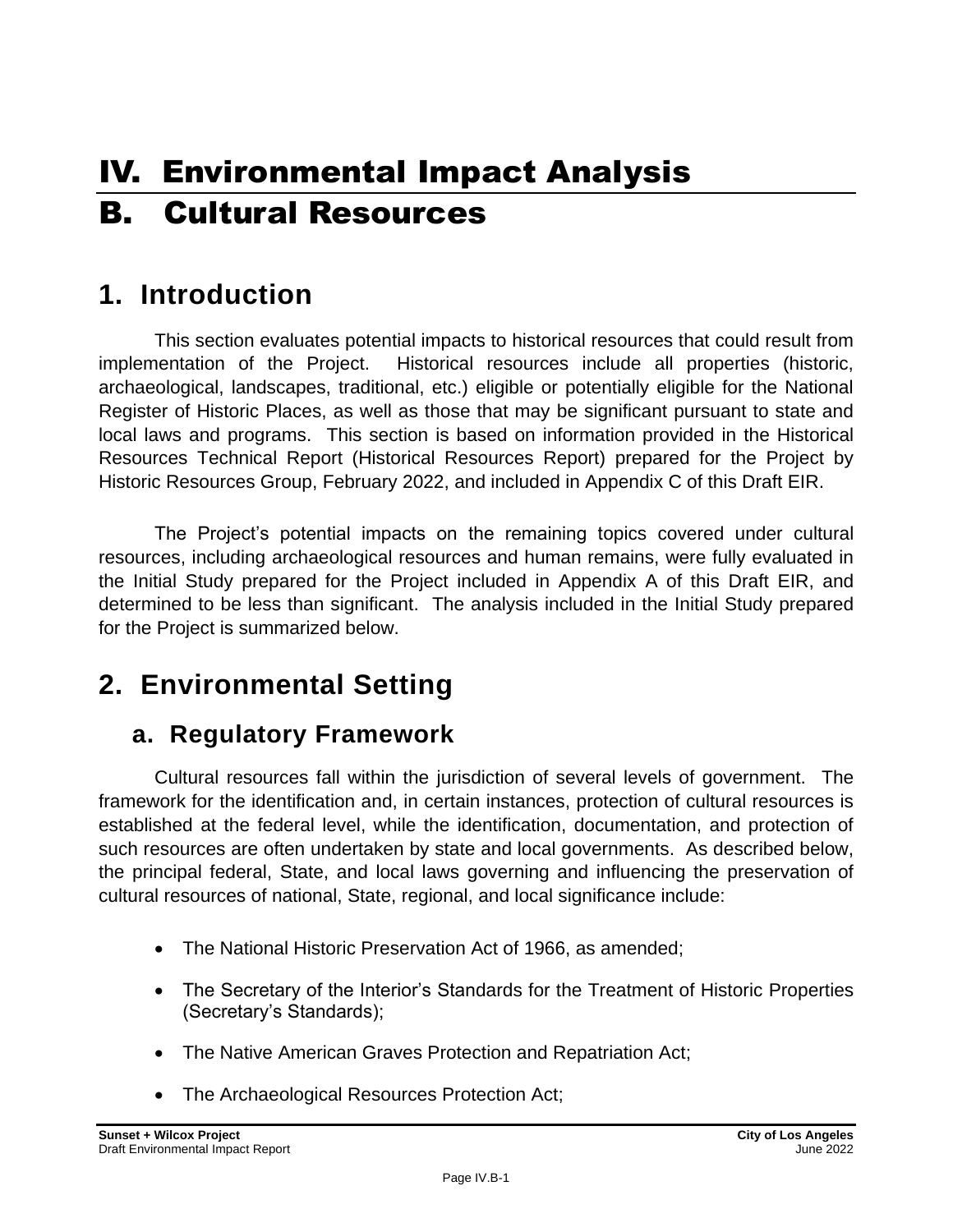- The Archaeological Data Preservation Act;
- The California Environmental Quality Act (CEQA);
- The California Register of Historical Resources (California Register);
- The California Health and Safety Code;
- The California Public Resources Code;
- The City of Los Angeles General Plan;
- The Hollywood Community Plan
- The City of Los Angeles Cultural Heritage Ordinance (Los Angeles Administrative Code, Section 22.171);
- The City of Los Angeles Historic Preservation Overlay Zone Ordinance (Los Angeles Municipal Code [LAMC], Section 12.20.3);
- The City of Los Angeles Historic Resources Survey (SurveyLA); and
- The Hollywood Redevelopment Plan
	- (1) Federal

### *(a) National Historic Preservation Act and National Register of Historic Places*

The National Historic Preservation Act of 1966 established the National Register of Historic Places (National Register) as "an authoritative guide to be used by federal, state, and local governments, private groups and citizens to identify the Nation's historic resources and to indicate what properties should be considered for protection from destruction or impairment."<sup>1</sup> The National Register recognizes a broad range of cultural resources that are significant at the national, state, and local levels and can include districts, buildings, structures, objects, prehistoric archaeological sites, historic-period archaeological sites, traditional cultural properties, and cultural landscapes. Within the National Register, approximately 2,500 (3 percent) of the more than 90,000 districts, buildings, structures, objects, and sites are recognized as National Historic Landmarks or

*<sup>1</sup> 36 Code of Federal Regulations (CFR) 60.*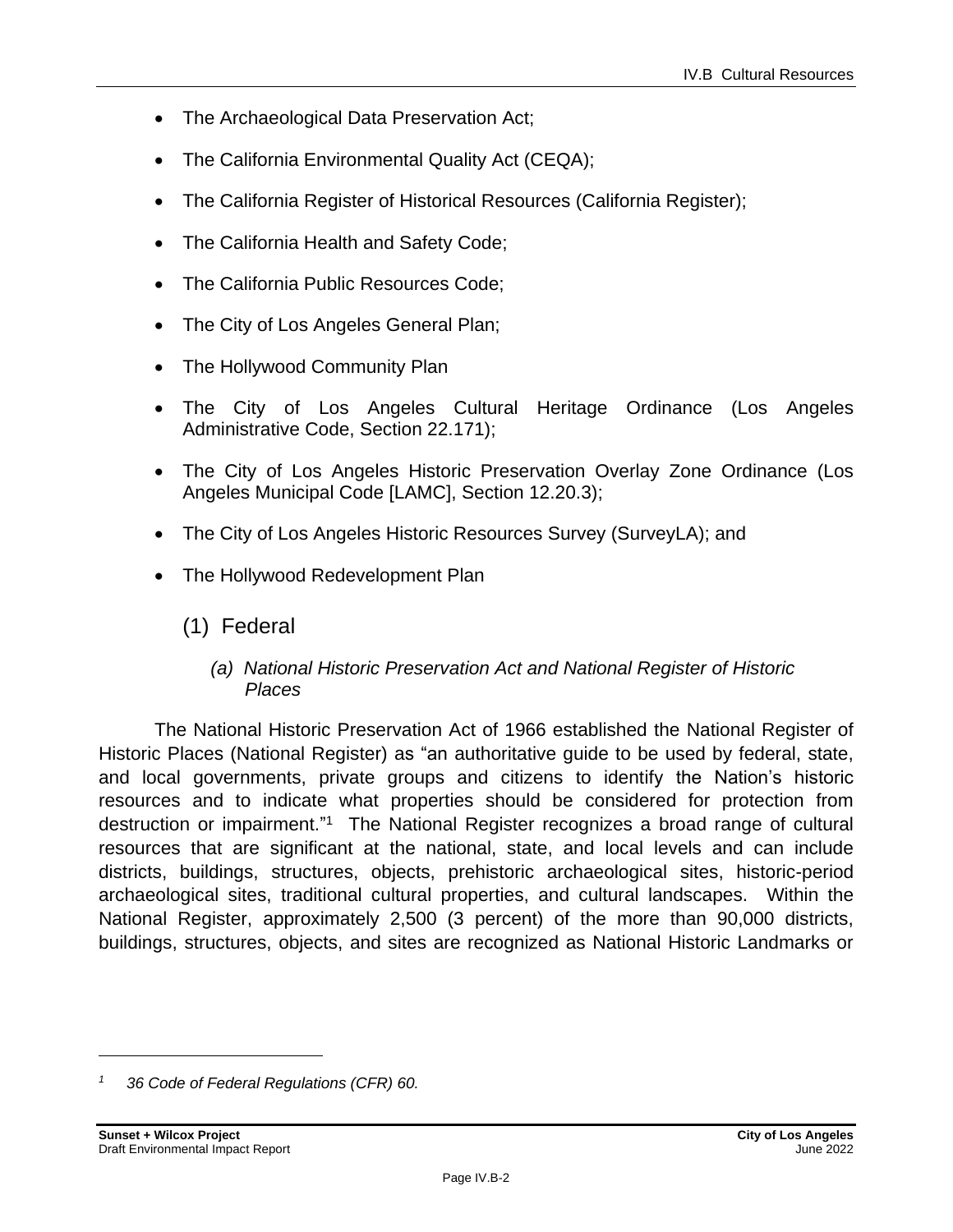National Historic Landmark Districts as possessing exceptional national significance in American history and culture.<sup>2</sup>

Whereas individual historic properties derive their significance from one or more of the criteria discussed in the subsequent section, a historic district derives its importance from being a unified entity, even though it is often composed of a variety of resources. With a historic district, the historic resource is the district itself. The identity of a district results from the interrelationship of its resources, which can be an arrangement of historically or functionally related properties.<sup>3</sup>

A district is defined as a geographic area of land containing a significant concentration of buildings, sites, structures, or objects united by historic events, architecture, aesthetic, character, and/or physical development. A district's significance and historic integrity determine its boundaries. Other factors include:

- Visual barriers that mark a change in the historic character of the area or that break the continuity of the district, such as new construction, highways, or development of a different character;
- Visual changes in the character of the area due to different architectural styles, types, or periods, or to a decline in the concentration of contributing resources;
- Boundaries at a specific time in history, such as the original city limits or the legally recorded boundaries of a housing subdivision, estate, or ranch; and
- Clearly differentiated patterns of historical development, such as commercial versus residential or industrial.<sup>4</sup>

Within historic districts, properties are identified as contributing and non-contributing. A contributing building, site, structure, or object adds to the historic associations, historic architectural qualities, or archaeological values for which a district is significant because:

• It was present during the period of significance, relates to the significance of the district, and retains its physical integrity; or

*<sup>2</sup> Department of the Interior, National Park Service, National Historic Landmarks, Frequently Asked Questions, 2021.*

*<sup>3</sup> United States Department of the Interior, National Register Bulletin #15: How to Apply the National Register Criteria for Evaluation, 1997, p. 5.*

*<sup>4</sup> United States Department of the Interior, National Register Bulletin #21: Defining Boundaries for National Register Properties Form, 1997, p. 12.*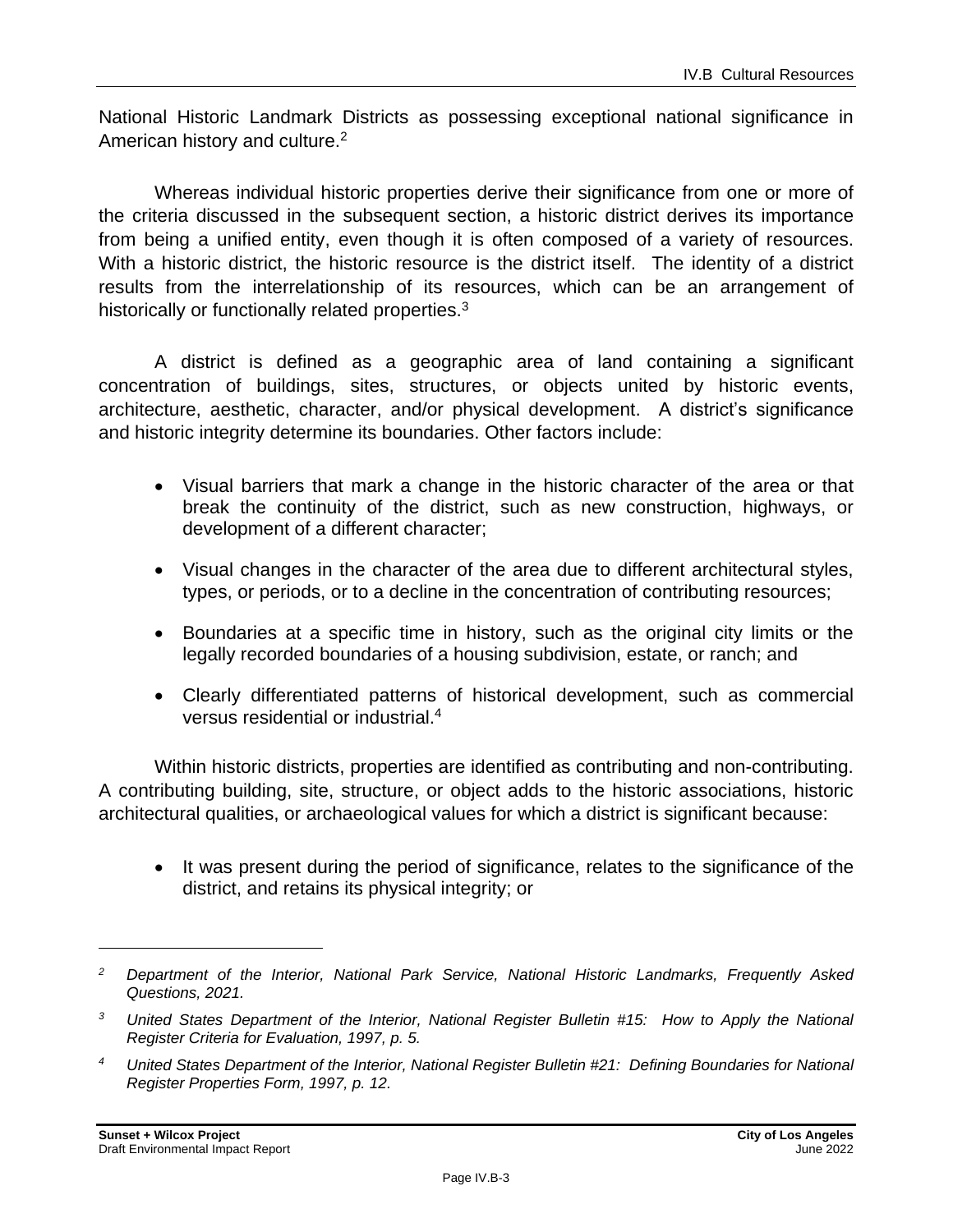• It independently meets the criterion for listing in the National Register.

A resource that is listed in or eligible for listing in the National Register is considered "historic property" under Section 106 of the National Historic Preservation Act.

### *(i) Criteria*

To be eligible for listing in the National Register, a resource must be at least 50 years of age, unless it is of exceptional importance as defined in Title 36 of the Code of Federal Regulations (CFR), Part 60, Section 60.4(g). In addition, a resource must be significant in American history, architecture, archaeology, engineering, or culture. The following four criteria for evaluation have been established to determine the significance of a resource:

- A. Are associated with events that have made a significant contribution to the broad patterns of our history;
- B. Are associated with the lives of persons significant in our past;
- C. Embody the distinctive characteristics of a type, period, or method of construction or that represent the work of a master, or that possess high artistic values, or that represent a significant and distinguishable entity whose components may lack individual distinction; or
- D. Have yielded, or may be likely to yield, information important in prehistory or history. 5
	- *(ii) Context*

To be eligible for listing in the National Register, a property must be significant within a historic context. National Register Bulletin #15 states that the significance of a historic property can be judged only when it is evaluated within its historic context. Historic contexts are "those patterns, themes, or trends in history by which a specific...property or site is understood and its meaning... is made clear."<sup>6</sup> A property must represent an important aspect of the area's history or prehistory and possess the requisite integrity to qualify for the National Register.

*<sup>5</sup> United States Department of the Interior, National Register Bulletin #15: How to Apply the National Register Criteria for Evaluation, 1997, p. 8.*

*<sup>6</sup> United States Department of the Interior, National Register Bulletin #15: How to Apply the National Register Criteria for Evaluation, 1997, pp. 7 and 8.*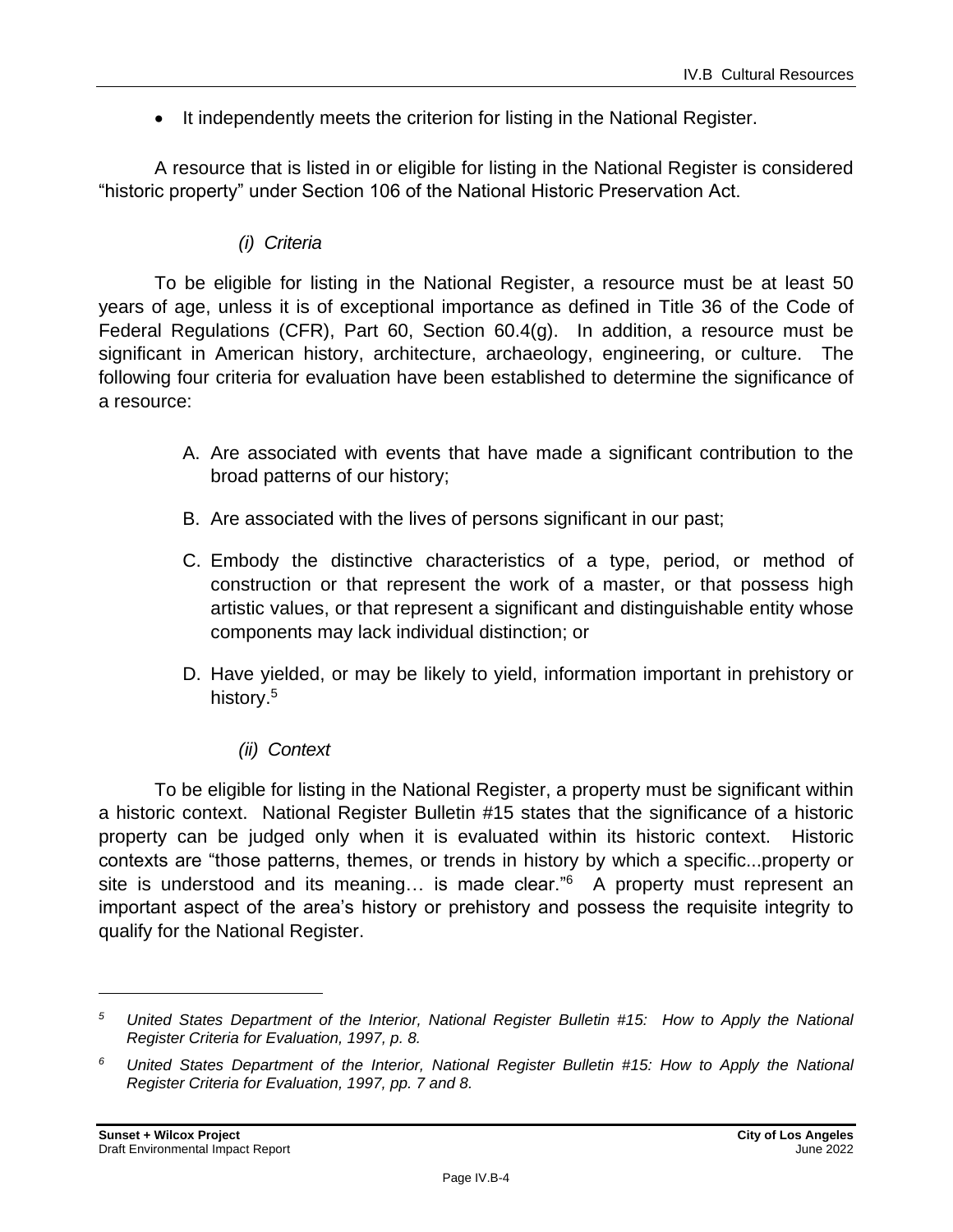#### *(iii) Integrity*

In addition to meeting one or more of the criteria of significance, a property must have integrity, which is defined as "the ability of a property to convey its significance."7 The National Register recognizes seven qualities that, in various combinations, define integrity. The seven factors that define integrity are location, design, setting, materials, workmanship, feeling, and association. To retain historic integrity a property must possess several, and usually most, of these seven aspects. Thus, the retention of the specific aspects of integrity is paramount for a property to convey its significance. In general, the National Register has a higher integrity threshold than State or local registers.

In the case of districts, integrity means the physical integrity of the buildings, structures, or features that make up the district as well as the historic, spatial, and visual relationships of the components. Some buildings or features may be more altered over time than others. In order to possess integrity, a district must, on balance, still communicate its historic identity in the form of its character defining features.

### *(iv) Criteria Considerations*

Certain types of properties, including religious properties, moved properties, birthplaces or graves, cemeteries, reconstructed properties, commemorative properties, and properties that have achieved significance within the past 50 years are not considered eligible for the National Register unless they meet one of the seven categories of Criteria Considerations A through G, in addition to meeting at least one of the four significance criteria discussed above, and possess integrity as defined above.<sup>8</sup> Criteria Consideration G is intended to prevent the listing of properties for which insufficient time may have passed to allow the proper evaluation of their historical importance.<sup>9</sup> The full list of Criteria Considerations is provided below:

- A. A religious property deriving primary significance from architectural or artistic distinction or historical importance; or
- B. A building or structure removed from its original location but which is significant primarily for architectural value, or which is the surviving structure most importantly associated with a historic person or event; or

*<sup>7</sup> United States Department of the Interior, National Register Bulletin #15: How to Apply the National Register Criteria for Evaluation, 1997, p. 44.*

*<sup>8</sup> United States Department of the Interior, National Register Bulletin #15: How to Apply the National Register Criteria for Evaluation, 1997, p. 25.*

*<sup>9</sup> United States Department of the Interior, National Register Bulletin #15: How to Apply the National Register Criteria for Evaluation, 1997, p. 41.*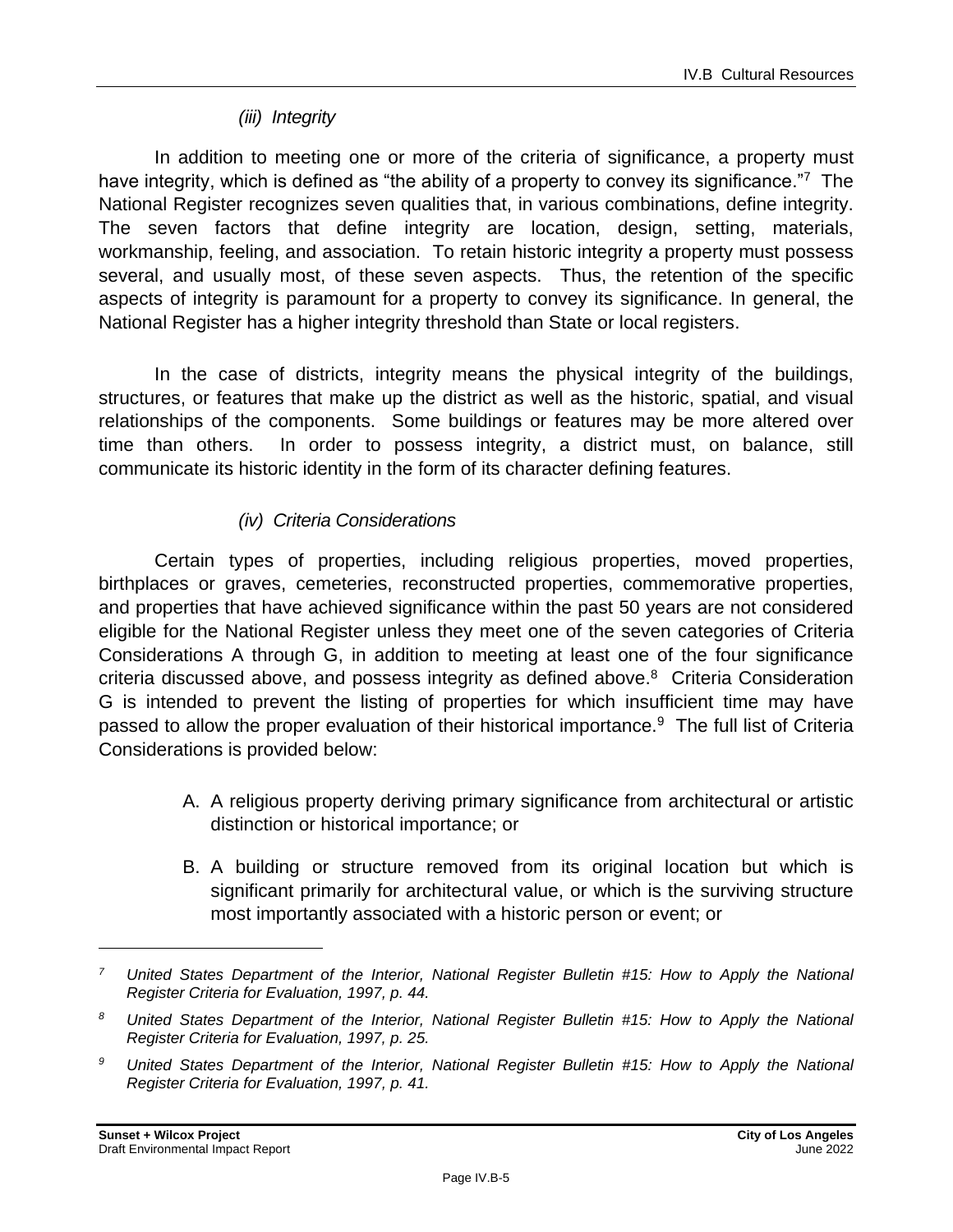- C. A birthplace or grave of a historical figure of outstanding importance, if there is no other appropriate site or building directly associated with his or her productive life; or
- D. A cemetery which derives its primary significance from graves of persons of transcendent importance, from age, from distinctive design features, or from association with historic events; or
- E. A reconstructed building when accurately executed in a suitable environment and presented in a dignified manner as part of a restoration master plan, and when no other building or structure with the same association has survived; or
- F. A property primarily commemorative in intent if design, age, tradition, or symbolic value has invested it with its own historical significance; or
- G. A property achieving significance within the past 50 years, if it is of exceptional importance.
	- *(b) Secretary of the Interior's Standards*

The National Park Service issued the Secretary of the Interior's Standards with accompanying guidelines for four types of treatments for historic resources: Preservation, Rehabilitation, Restoration, and Reconstruction. The most applicable guidelines should be used when evaluating a project for compliance with the Secretary of the Interior's Standards. Although none of the four treatments, as a whole, apply specifically to new construction in the vicinity of historic resources, Standards #9 and #10 of the Secretary of the Interior's Standards for Rehabilitation provides relevant guidance for such projects. The Standards for Rehabilitation are as follows:

- 1. A property will be used as it was historically or be given a new use that requires minimal change to its distinctive materials, features, spaces and spatial relationships.
- 2. The historic character of a property will be retained and preserved. The removal of distinctive materials or alteration of features, spaces, and spatial relationships that characterize a property will be avoided.
- 3. Each property will be recognized as a physical record of its time, place and use. Changes that create a false sense of historical development, such as adding conjectural features or elements from other historic properties, will not be undertaken.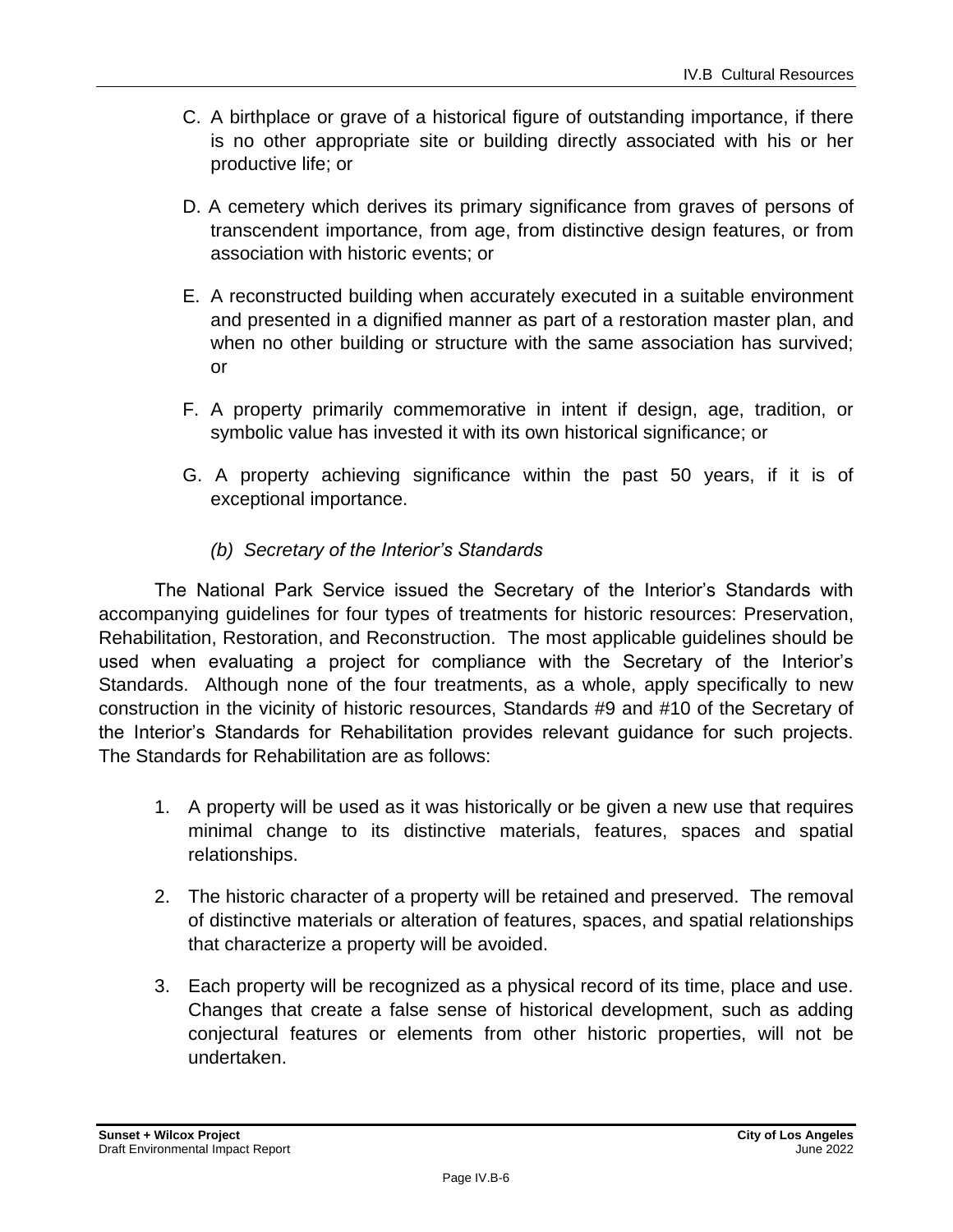- 4. Changes to a property that have acquired significance in their own right will be retained and preserved.
- 5. Distinctive materials, features, finishes and construction techniques or examples of craftsmanship that characterize a property will be preserved.
- 6. Deteriorated historic features will be repaired rather than replaced. Where the severity of deterioration requires replacement of a distinctive feature, the new feature shall match the old in design, color, texture, and where possible, materials. Replacement of missing features will be substantiated by documentary and physical evidence.
- 7. Chemical or physical treatments, if appropriate, will be undertaken using the gentlest means possible. Treatments that cause damage to historic materials will not be used.
- 8. Archeological resources will be protected and preserved in place. If such resources must be disturbed, mitigation measures will be undertaken.
- 9. New additions, exterior alterations, or related new construction will not destroy historic materials, features, and spatial relationships that characterize the property. The new work shall be differentiated from the old and will be compatible with the historic materials, features, size, scale and proportion, and massing to protect the integrity of the property and its environment.
- 10. New additions and adjacent or related new construction will be undertaken in such a manner that if removed in the future, the essential form and integrity of the historic property and its environment would be unimpaired.<sup>10</sup>

It is important to note that the Secretary of the Interior's Standards are not intended to be prescriptive but, instead, provide general guidance. They are intended to be flexible and adaptable to specific project conditions to balance continuity and change, while retaining materials and features to the maximum extent feasible. Their interpretation requires exercising professional judgment and balancing the various opportunities and constraints of any given project. Not every Standard necessarily applies to every aspect of a project, and it is not necessary for a project to comply with every Standard to achieve compliance.

*<sup>10</sup> United States Department of the Interior, National Park Service, the Secretary of the Interior's Standards for the Treatment of Historic Properties with Guidelines for Preserving, Rehabilitating, Restoring, and Reconstructing Historic Buildings, 2017.*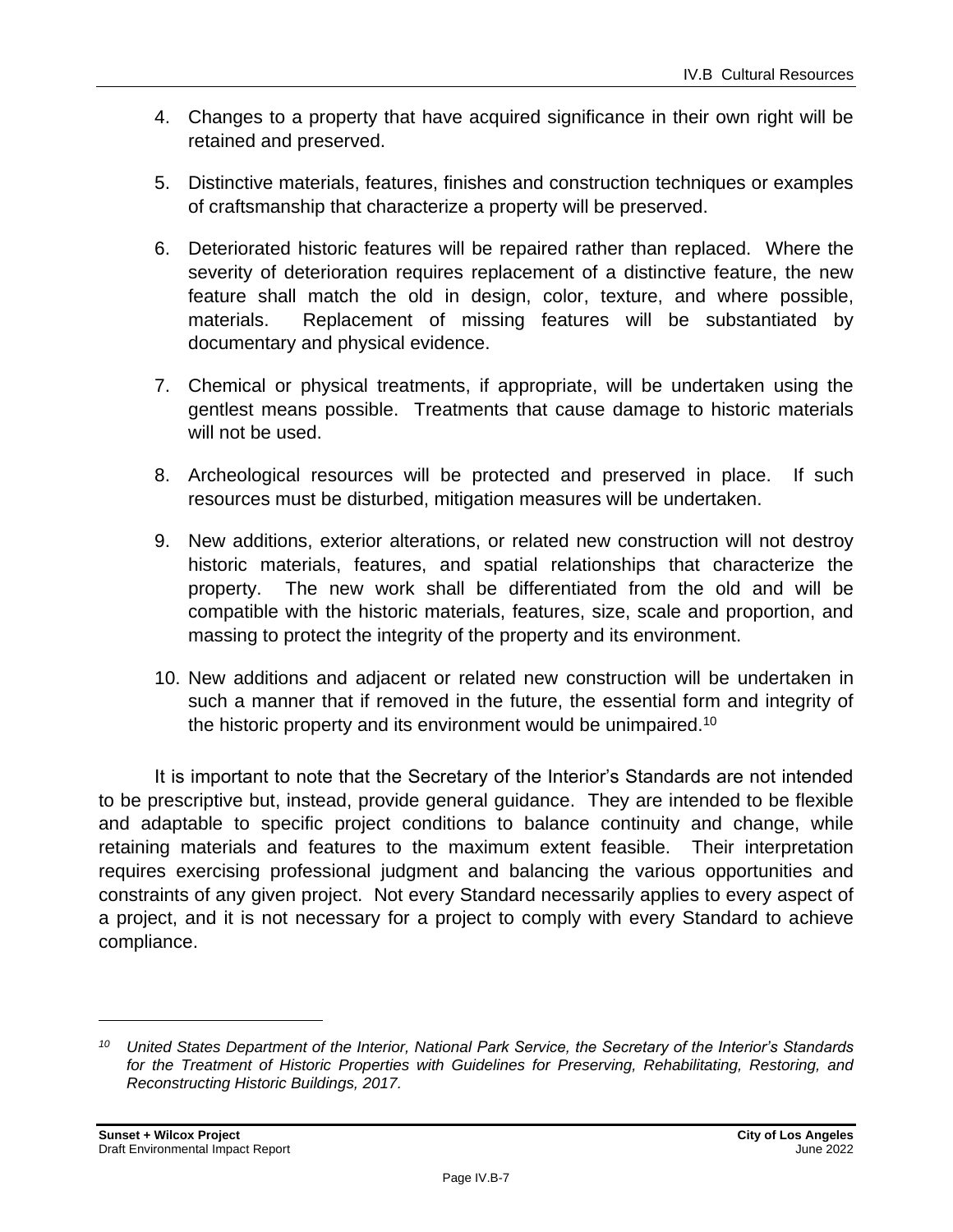### *(c) Native American Graves Protection and Repatriation Act*

The Native American Graves Protection and Repatriation Act (NAGPRA) requires federal agencies to return Native American cultural items to the appropriate Federally recognized Indian tribes or Native Hawaiian groups with which they are associated.<sup>11</sup>

### *(d) Archaeological Resources Protection Act*

The Archaeological Resources Protection Act (ARPA) of 1979 governs the excavation, removal, and disposition of archaeological sites and collections on federal and Native American lands. This act was most recently amended in 1988. The ARPA defines archaeological resources as any material remains of human life or activities that are at least 100 years of age, and which are of archeological interest. The ARPA makes it illegal for anyone to excavate, remove, sell, purchase, exchange, or transport an archaeological resource from federal or Native American lands without a proper permit.<sup>12</sup>

### *(e) Archaeological Data Preservation Act*

The Archaeological Data Preservation Act (ADPA) requires agencies to report any perceived project impacts on archaeological, historical, and scientific data and requires them to recover such data or assist the Secretary of the Interior in recovering the data.

### (2) State

### *(a) California Environmental Quality Act*

The California Environmental Quality Act (CEQA) is the principal statute governing environmental review of projects occurring in the state and is codified in Public Resources Code (PRC) Section 21000 et seq. CEQA requires lead agencies to determine if a proposed project would have a significant effect on the environment, including significant effects on historical or unique archaeological resources. Under CEQA Section 21084.1, a project that may cause a substantial adverse change in the significance of a historical resource is a project that may have a significant effect on the environment.

CEQA Guidelines Section 15064.5 recognizes that historical resources include: (1) resources listed in, or determined to be eligible by the State Historical Resources Commission, for listing in the California Register of Historical Resources; (2) resources

*<sup>11</sup> United States Department of the Interior, National Park Service, Native American Graves Protection and Repatriation Act, 1990.*

*<sup>12</sup> United States Department of the Interior, National Park Service, Technical Brief #20: Archeological Damage Assessment: Legal Basis and Methods, 2007.*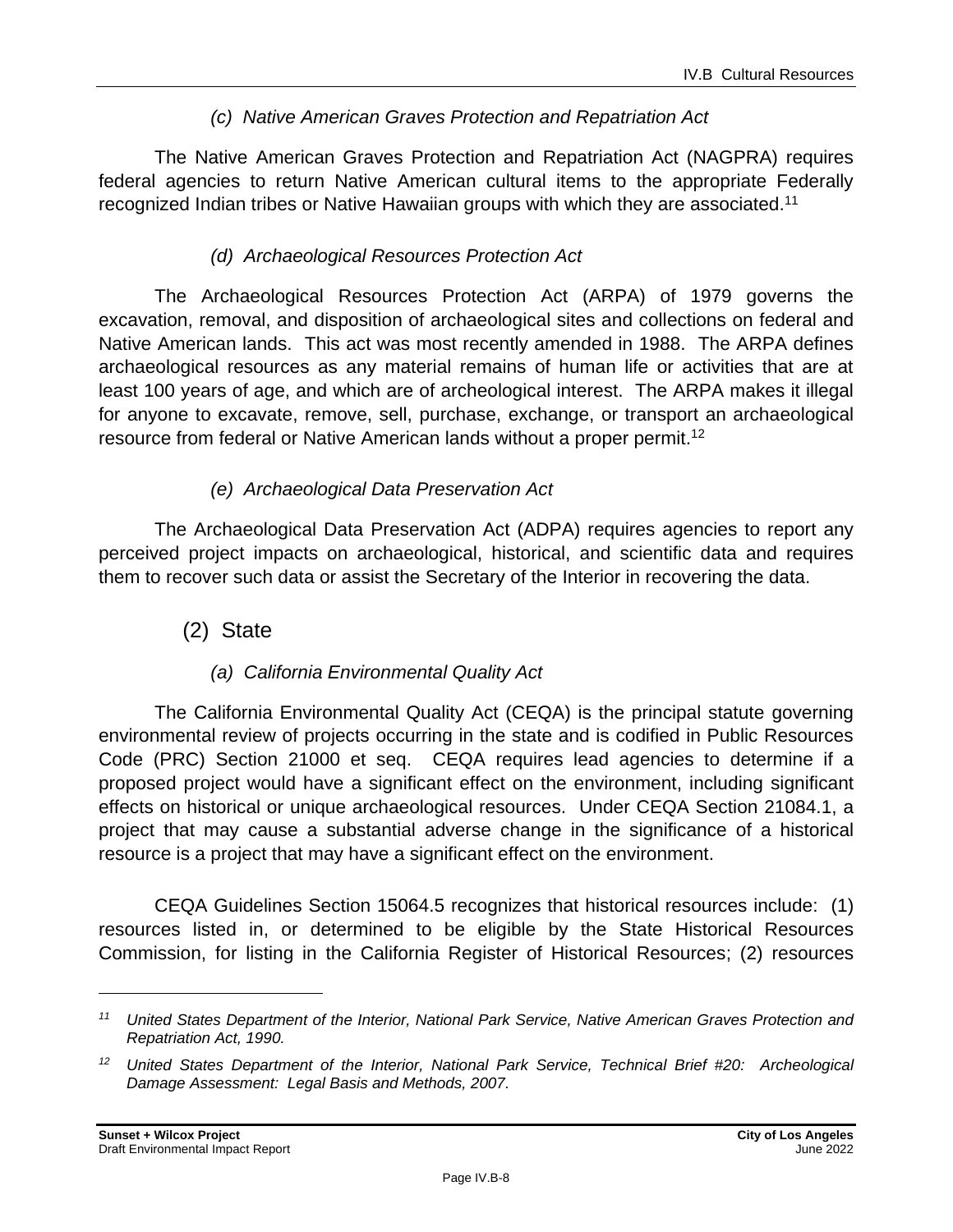included in a local register of historical resources, as defined in PRC Section 5020.1(k) or identified as significant in a historical resource survey meeting the requirements of PRC Section 5024.1(g); and (3) any objects, buildings, structures, sites, areas, places, records, or manuscripts which a lead agency determines to be historically significant or significant in the architectural, engineering, scientific, economic, agricultural, educational, social, political, military, or cultural annals of California by the lead agency, provided the lead agency's determination is supported by substantial evidence in light of the whole record.

If a lead agency determines that an archaeological site is a historical resource, the provisions of PRC Section 21084.1 and CEQA Guidelines Section 15064.5 apply. If an archaeological site does not meet the criteria for a historical resource contained in the CEQA Guidelines, then the site may be treated in accordance with the provisions of PRC Section 21083, if it meets the criteria of a unique archaeological resource. As defined in PRC Section 21083.2, a unique archaeological resource is an archaeological artifact, object, or site, about which it can be clearly demonstrated that without merely adding to the current body of knowledge, there is a high probability that it meets any of the following criteria:

- Contains information needed to answer important scientific research questions and there is a demonstrable public interest in that information;
- Has a special and particular quality such as being the oldest of its type or the best available example of its type; or
- Is directly associated with a scientifically recognized important prehistoric or historic event or person.

If an archaeological site meets the criteria for a unique archaeological resource as defined in PRC Section 21083.2, then the site is to be treated in accordance with the provisions of PRC Section 21083.2, which state that if the lead agency determines that a project would have a significant effect on unique archaeological resources, the lead agency may require reasonable efforts be made to permit any or all of these resources to be preserved in place.<sup>13</sup> If preservation in place is not feasible, mitigation measures shall be required. The CEQA Guidelines note that if an archaeological resource is neither a unique archaeological nor a historical resource, the effects of the project on those resources shall not be considered a significant effect on the environment.<sup>14</sup>

*<sup>13</sup> California Public Resources Code Section 21083.1(a).*

*<sup>14</sup> State CEQA Statute and Guidelines, Section 15064.5(c)(4).*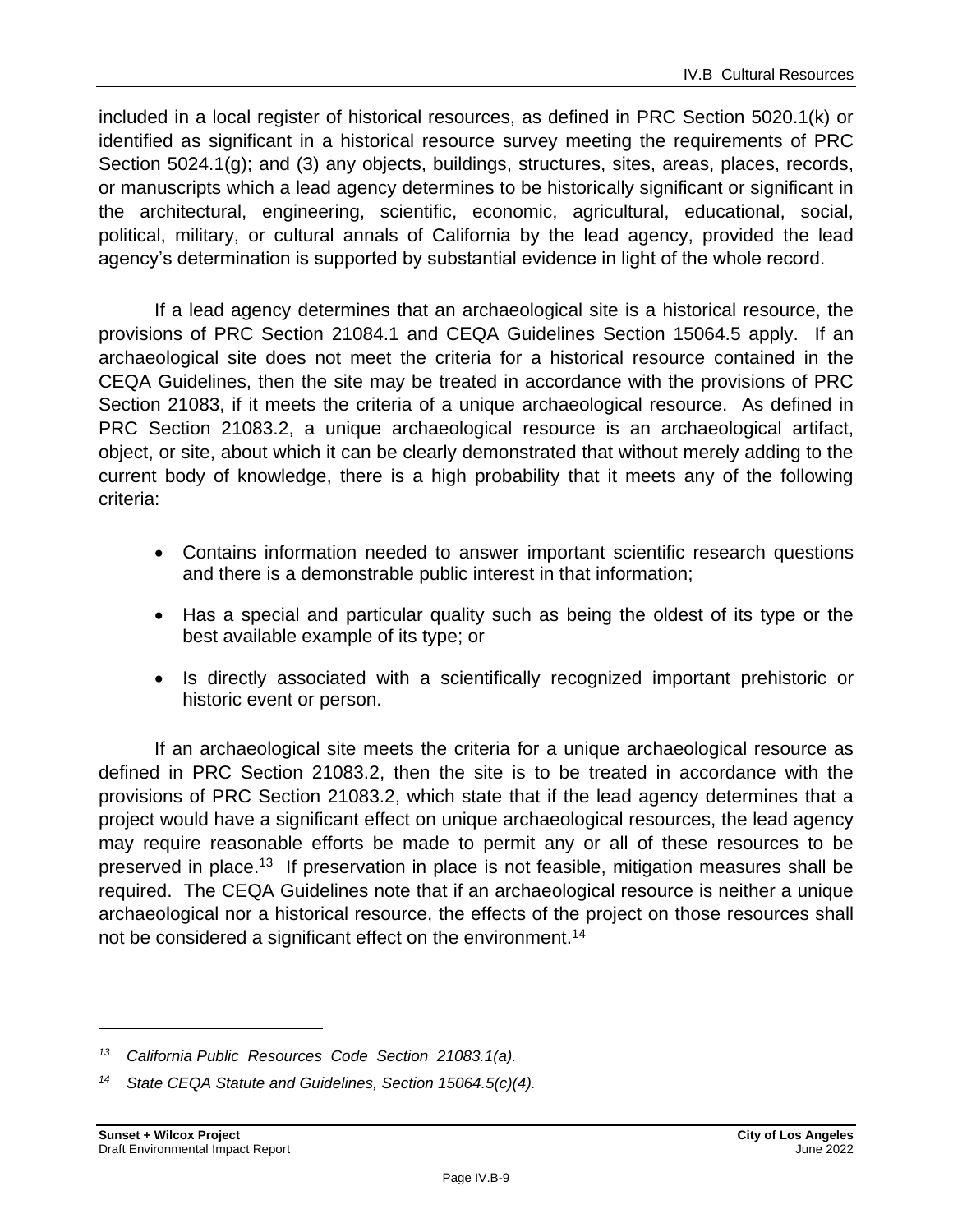A significant effect under CEQA would occur if a project results in a substantial adverse change in the significance of a historical resource as defined in CEQA Guidelines Section 15064.5(a). Substantial adverse change is defined as "physical demolition, destruction, relocation, or alteration of the resource or its immediate surroundings such that the significance of a historical resource would be materially impaired."<sup>15</sup> According to CEQA Guidelines Section 15064.5(b)(2), the significance of a historical resource is materially impaired when a project demolishes or materially alters in an adverse manner those physical characteristics that:

- A. Convey its historical significance and that justify its inclusion in, or eligibility for, inclusion in the California Register; or
- B. Account for its inclusion in a local register of historical resources pursuant to PRC Section 5020.1(k) or its identification in a historical resources survey meeting the requirements of PRC Section 5024.1(g) Code, unless the public agency reviewing the effects of the project establishes by a preponderance of evidence that the resource is not historically or culturally significant; or
- C. Convey its historical significance and that justify its eligibility for inclusion in the California Register as determined by a Lead Agency for purposes of CEQA.

In general, a project that complies with the Secretary of the Interior's Standards for the Treatment of Historic Properties with Guidelines for Preserving, Rehabilitating, Restoring, and Reconstructing Historic Buildings is considered to have impacts that are less than significant.<sup>16</sup>

### *(b) California Register of Historical Resources*

The California Register of Historical Resources (California Register) is "an authoritative listing and guide to be used by State and local agencies, private groups, and citizens in identifying the existing historical resources of the State and to indicate which resources deserve to be protected, to the extent prudent and feasible, from substantial adverse change."<sup>17</sup> The California Register was enacted in 1992, and its regulations became official on January 1, 1998. The California Register is administered by the California Office of Historic Preservation (OHP). The criteria for eligibility for the California Register are based upon National Register criteria.<sup>18</sup> Certain resources are determined to

*<sup>15</sup> State CEQA Statute and Guidelines, Section 15064.5(b)(1).*

*<sup>16</sup> State CEQA Statute and Guidelines, Section 15064.5(b)(3).*

*<sup>17</sup> California Public Resources Code, Section 5024.1[a].*

*<sup>18</sup> California Public Resources Code, Section 5024.1[b].*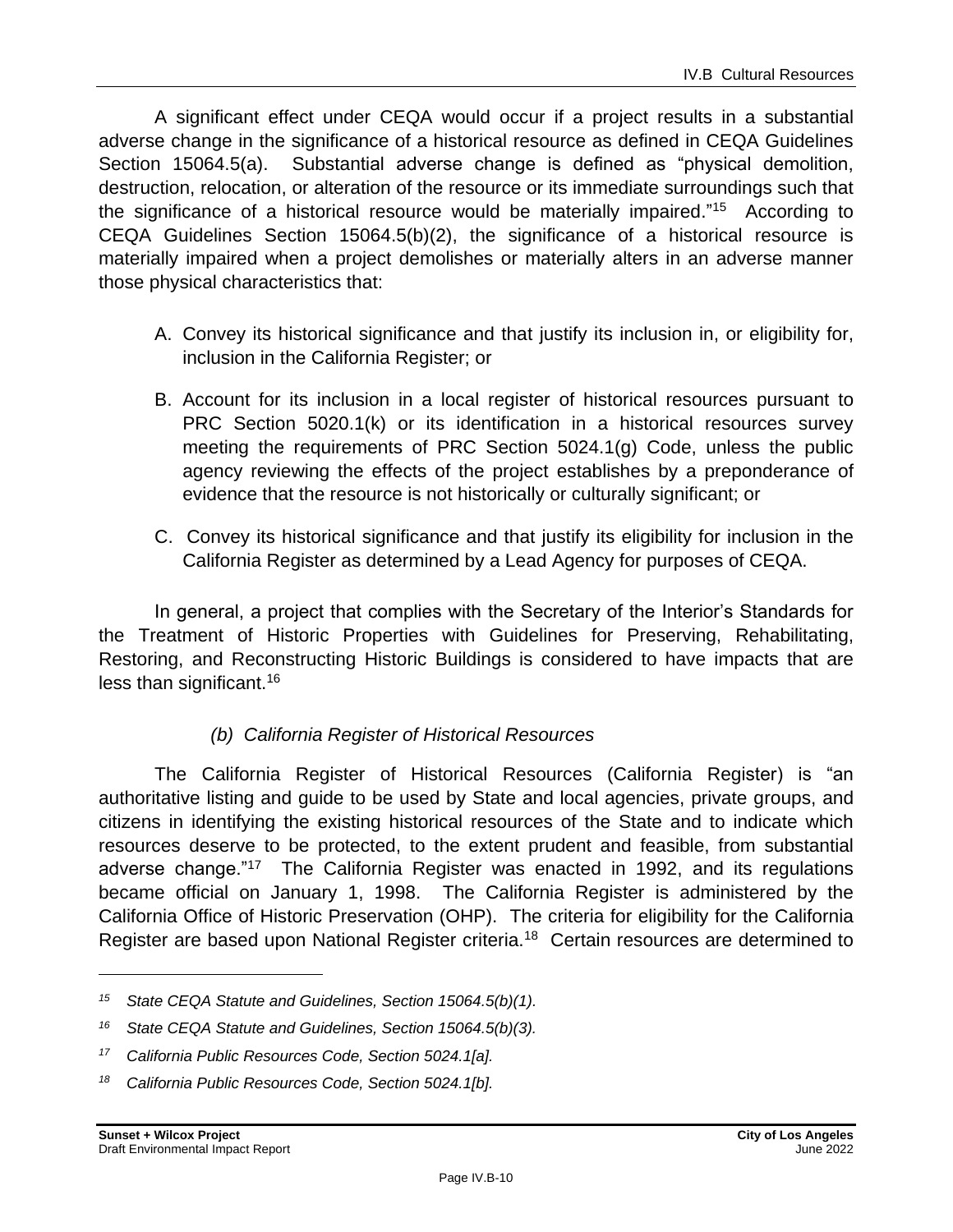be automatically included in the California Register, including California properties formally determined eligible for, or listed in, the National Register. To be eligible for the California Register, a prehistoric or historic-period property must be significant at the local, State, and/or federal level under one or more of the following four criteria:

- 1. Is associated with events that have made a significant contribution to the broad patterns of California's history and cultural heritage;
- 2. Is associated with the lives of persons important in our past;
- 3. Embodies the distinctive characteristics of a type, period, region, or method of construction, or represents the work of an important creative individual, or possesses high artistic values; or
- 4. Has yielded, or may be likely to yield, information important in prehistory or history.

A resource eligible for the California Register must meet one of the criteria of significance described above, and retain enough of its historic character or appearance (integrity) to be recognizable as a historical resource and to convey the reason for its significance. It is possible that a historic resource may not retain sufficient integrity to meet the criteria for listing in the National Register, but it may still be eligible for listing in the California Register.

Additionally, the California Register consists of resources that are listed automatically and those that must be nominated through an application and public hearing process. The California Register automatically includes the following:

- California properties listed on the National Register and those formally determined eligible for the National Register;
- California Registered Historical Landmarks from No. 770 onward; and
- Those California Points of Historical Interest that have been evaluated by the State Office of Historic Preservation (OHP) and have been recommended to the State Historical Resources Commission for inclusion on the California Register.

Other resources that may be nominated to the California Register include:

• Historical resources with a significance rating of Category 3 through 5 (those properties identified as eligible for listing in the National Register, the California Register, and/or a local jurisdiction register);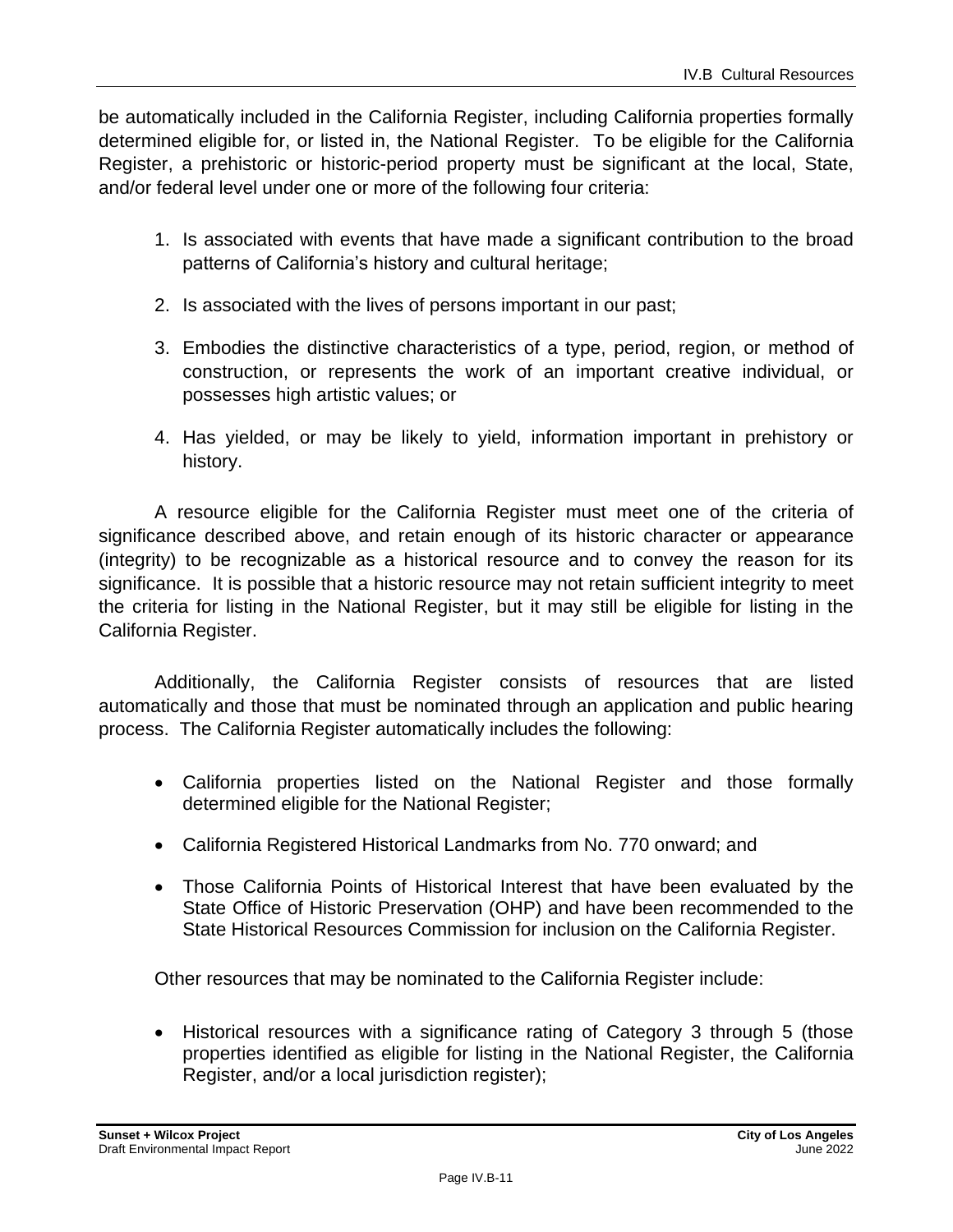- Individual historical resources:
- Historic districts; and,
- Historical resources designated or listed as local landmarks, or designated under any local ordinance, such as an historic preservation overlay zone.

### *(c) California Health and Safety Code*

California Health and Safety Code Sections 7050.5, 7051, and 7054 address the illegality of interference with human burial remains (except as allowed under applicable PRC Sections), and the disposition of Native American burials in archaeological sites. These regulations protect such remains from disturbance, vandalism, or inadvertent destruction, and establish procedures to be implemented if Native American skeletal remains are discovered during construction of a project, including treatment of the remains prior to, during, and after evaluation, and reburial procedures.

### *(d) California Public Resources Code*

California PRC Section 5097.98, as amended by Assembly Bill 2641, provides procedures in the event human remains of Native American origin are discovered during project implementation. PRC Section 5097.98 requires that no further disturbances occur in the immediate vicinity of the discovery, that the discovery is adequately protected according to generally accepted cultural and archaeological standards, and that further activities take into account the possibility of multiple burials. PRC Section 5097.98 further requires the Native American Heritage Commission (NAHC), upon notification by a County Coroner, designate and notify a Most Likely Descendant (MLD) regarding the discovery of Native American human remains. Once the MLD has been granted access to the site by the landowner and inspected the discovery, the MLD then has 48 hours to provide recommendations to the landowner for the treatment of the human remains and any associated grave goods. In the event that no descendant is identified, or the descendant fails to make a recommendation for disposition, or if the land owner rejects the recommendation of the descendant, the landowner may, with appropriate dignity, reinter the remains and burial items on the property in a location that will not be subject to further disturbance.

### (3) Local

- *(a) City of Los Angeles General Plan*
	- *(i) Conservation Element*

The City of Los Angeles General Plan includes a Conservation Element. Section 3 of the Conservation Element, adopted in September 2001, includes policies for the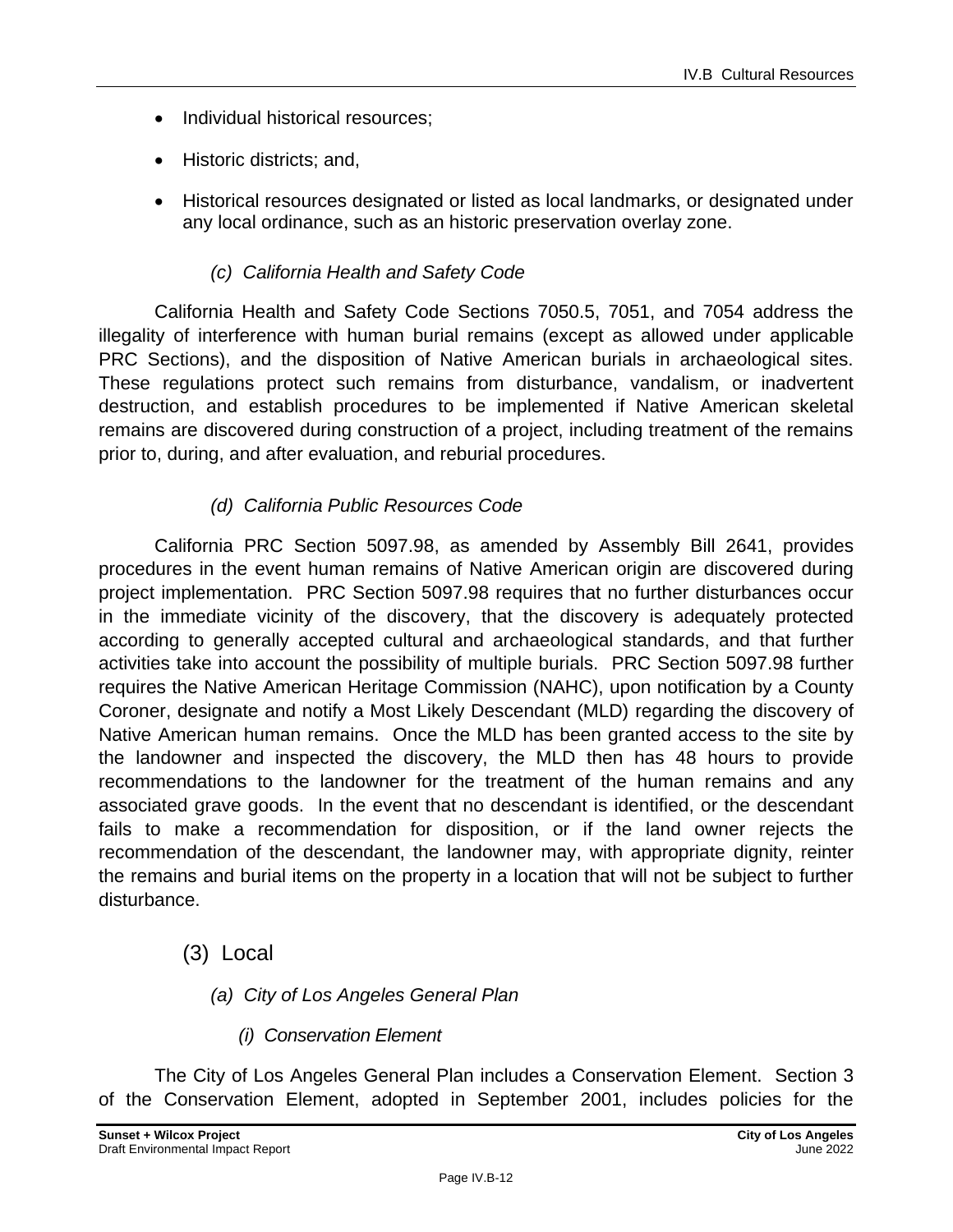protection of archaeological resources. As stated therein, it is the City's policy that archaeological resources be protected for research and/or educational purposes. Section 5 of the Conservation Element recognizes the City's responsibility for identifying and protecting its cultural and historical heritage. The Conservation Element establishes the policy to continue to protect historic and cultural sites and/or resources potentially affected by proposed land development, demolition, or property modification activities, with the related objective to protect important cultural and historical sites and resources for historical, cultural, research, and community educational purposes.<sup>19</sup>

In addition to the National Register and the California Register, two additional types of historic designations may apply at a local level:

- 1. Historic-Cultural Monument (HCM)
- 2. Classification by the City Council as a Historic Preservation Overlay Zone (HPOZ)

### *(ii) Hollywood Community Plan*

The Land Use Element of the City's General Plan includes 35 Community Plans. Community plans are intended to provide an official guide for future development and propose approximate locations and dimensions for land use. The community plans establish standards and criteria for the development of housing, commercial uses, and industrial uses, as well as circulation and service systems. The community plans implement the City's General Plan Framework at the local level and consist of both text and an accompanying generalized land use map. The community plans' texts express goals, objectives, policies, and programs to address growth in the community, including those that relate to utilities and service systems required to support such growth. The community plans' maps depict the desired arrangement of land uses as well as street classifications and the locations and characteristics of public service facilities.

The Project Site is located within the planning boundary of the Hollywood Community Plan, adopted in December 1988. The City is currently in the process of updating the Hollywood Community Plan. In the meantime, the existing Hollywood Community Plan remains in effect. The Hollywood Community Plan does not specifically address historic resources; however, a stated objective of the Hollywood Community Plan is to "encourage the protection and enhancement of the varied and distinctive residential character of the Community." In addition, the Housing Policy in the Hollywood Community Plan "encourages the preservation and enhancement of well-defined residential

*<sup>19</sup> City of Los Angeles, Conservation Element of the General Plan, pp. II-3 to II-5.*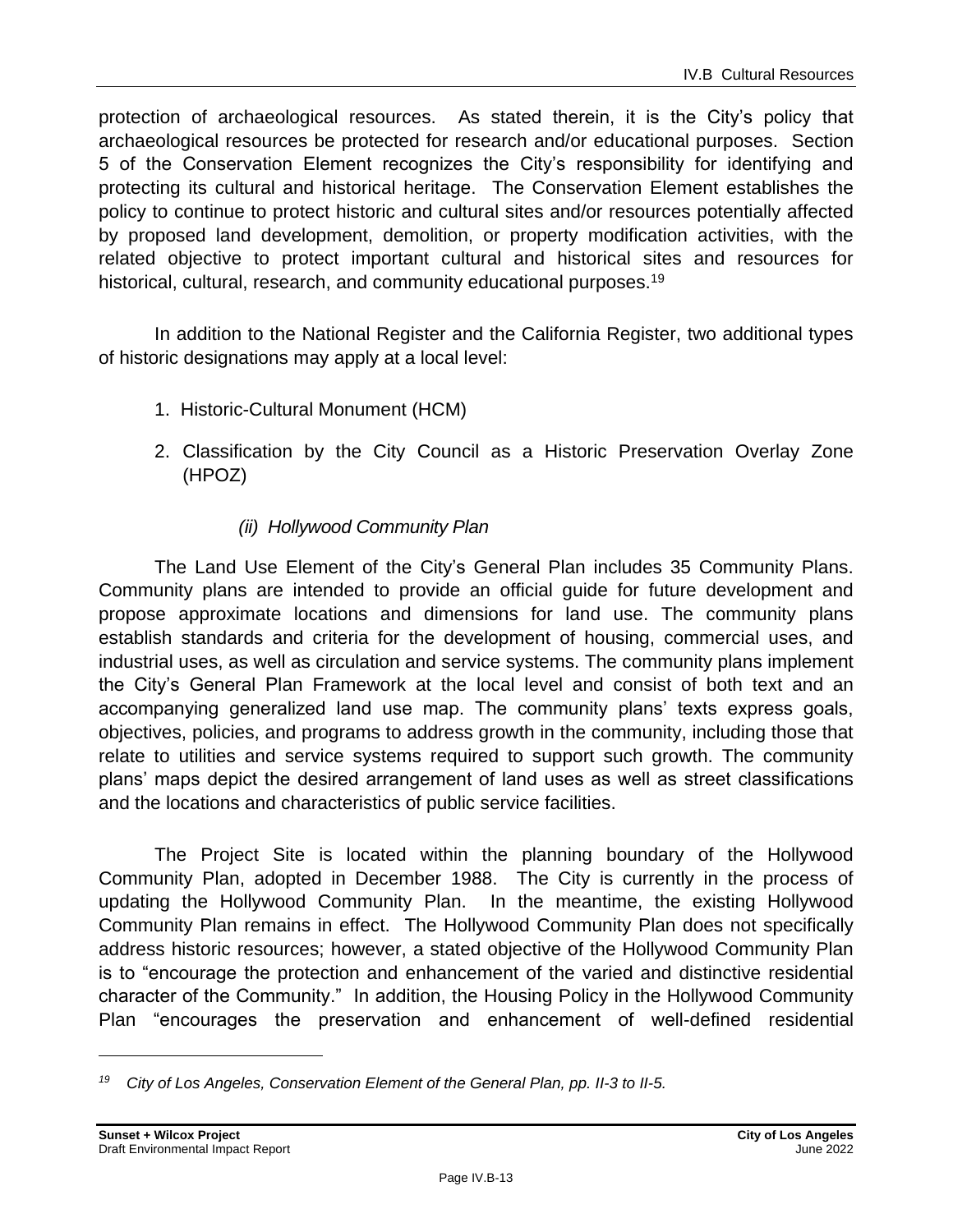neighborhoods in Hollywood through (1) application of Historic Preservation Overlay Zones where appropriate, and/or (2) preparation of neighborhood preservation plans which further refine and tailor development standards to neighborhood character." The Plan also reiterates that it is "the City's policy that the Hollywood Community Plan incorporate the sites designated on the Cultural and Historical Monuments Element of the General Plan.<sup>20</sup>

### *(b) City of Los Angeles Cultural Heritage Ordinance*

The Los Angeles City Council adopted the Cultural Heritage Ordinance in 1962 and most recently amended it in 2018 (Sections 22.171 et seq. of the Administrative Code). The Ordinance created a Cultural Heritage Commission (CHC) and criteria for designating an HCM. The CHC is comprised of five citizens, appointed by the Mayor, who have exhibited knowledge of Los Angeles history, culture, and architecture. The City of Los Angeles Cultural Heritage Ordinance states that a HCM designation is reserved for those resources that have a special aesthetic, architectural, or engineering interest or value of a historic nature and meet one of the following criteria. A historical or cultural monument is any site, building, or structure of particular historical or cultural significance to the City of Los Angeles. The criteria for HCM designation are stated below:

- The proposed HCM is identified with important events of national, state, or local history or exemplifies significant contributions to the broad cultural, economic, or social history of the nation, state, city, or community is reflected or exemplified; or
- The proposed HCM is associated with the lives of historic personages or important to national, state, city, or local history; or
- The proposed HCM embodies the distinct characteristics of a style, type, period, or method of construction, or represents a notable work of a master designer, builder, or architect whose individual genius influenced his or her age.<sup>21</sup>

A proposed resource may be eligible for designation if it meets at least one of the criteria above. When determining historic significance and evaluating a resource against the Cultural Heritage Ordinance criteria above, the CHC and Office of Historic Resources (OHR) staff often ask the following questions:

• Is the site or structure an outstanding example of past architectural styles or craftsmanship?

*<sup>20</sup> City of Los Angeles, Hollywood Community Plan, adopted by City Council in December 1988 and effective April 2, 2014, p. HO-2.*

*<sup>21</sup> City of Los Angeles, Los Angeles Administrative Code, Section 22.171.7.*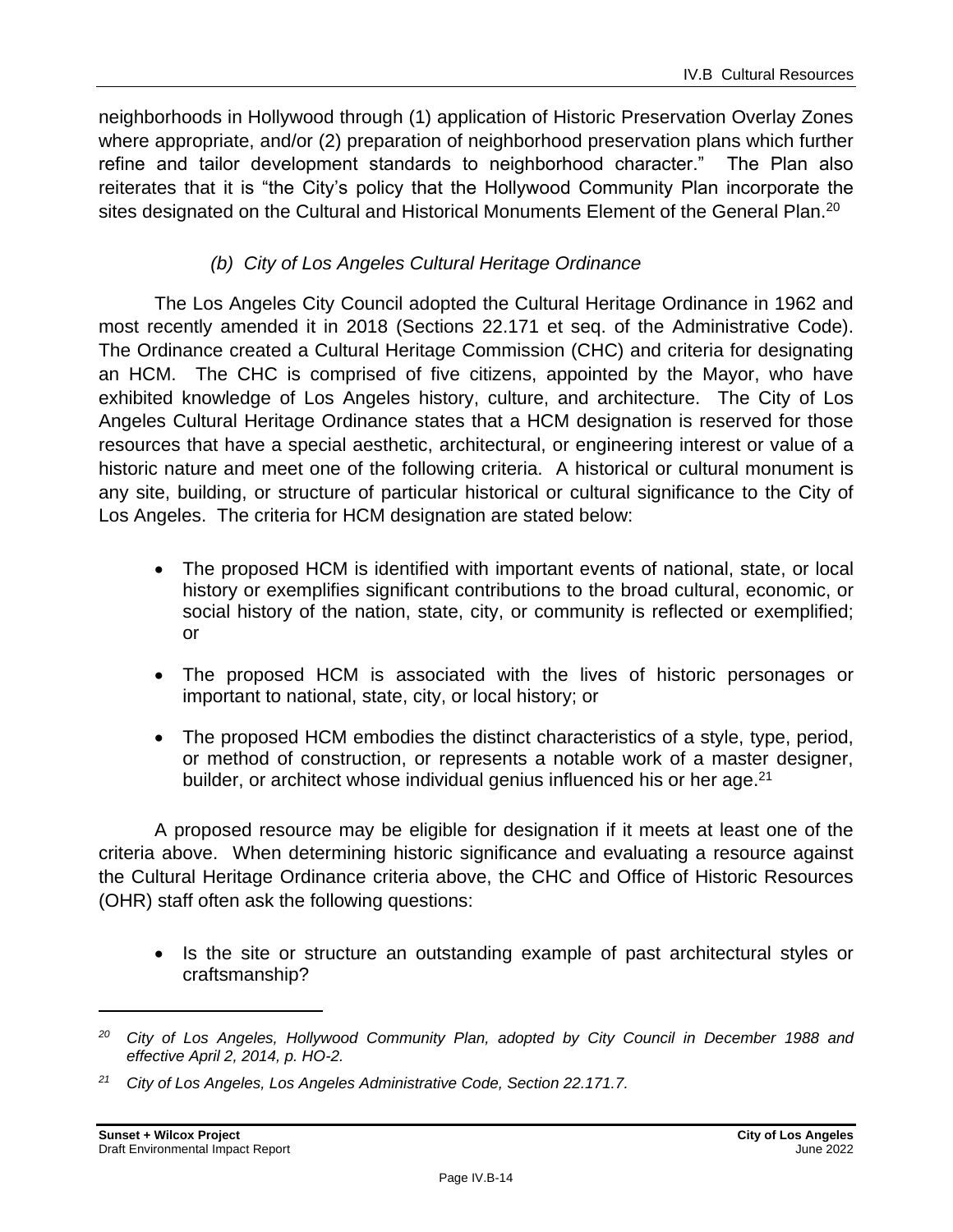- Was the site or structure created by a "master" architect, builder, or designer?
- Did the architect, engineer, or owner have historical associations that either influenced architecture in the City or had a role in the development or history of Los Angeles?
- Has the building retained "integrity"? Does it still convey its historic significance through the retention of its original design and materials?
- Is the site or structure associated with important historic events or historic personages that shaped the growth, development, or evolution of Los Angeles or its communities?
- Is the site or structure associated with important movements or trends that shaped the social and cultural history of Los Angeles or its communities?

Unlike the National and California Registers, the Cultural Heritage Ordinance makes no mention of concepts such as physical integrity or period of significance. However, in practice, the seven aspects of integrity from the National Register and California Register are applied similarly and the threshold of integrity for individual eligibility is similar. It is common for the CHC to consider alterations to nominated properties in making its recommendations on designations. Moreover, properties do not have to reach a minimum age requirement, such as 50 years, to be designated as HCMs. In addition, the LAMC Section 91.106.4.5 states that the Los Angeles Department of Building and Safety "shall not issue a permit to demolish, alter or remove a building or structure of historical, archaeological or architectural consequence if such building or structure has been officially designated, or has been determined by state or federal action to be eligible for designation, on the National Register of Historic Places, or has been included on the City of Los Angeles list of HCMs, without the department having first determined whether the demolition, alteration or removal may result in the loss of or serious damage to a significant historical or cultural asset. If the department determines that such loss or damage may occur, the applicant shall file an application and pay all fees for the CEQA Initial Study and Checklist, as specified in Section 19.05 of the LAMC. If the Initial Study and Checklist identifies the historical or cultural asset as significant, the permit shall not be issued without the department first finding that specific economic, social or other considerations make infeasible the preservation of the building or structure."<sup>22</sup>

*<sup>22</sup> City of Los Angeles, Los Angeles Municipal Code, Section 91.106.4.5.1.*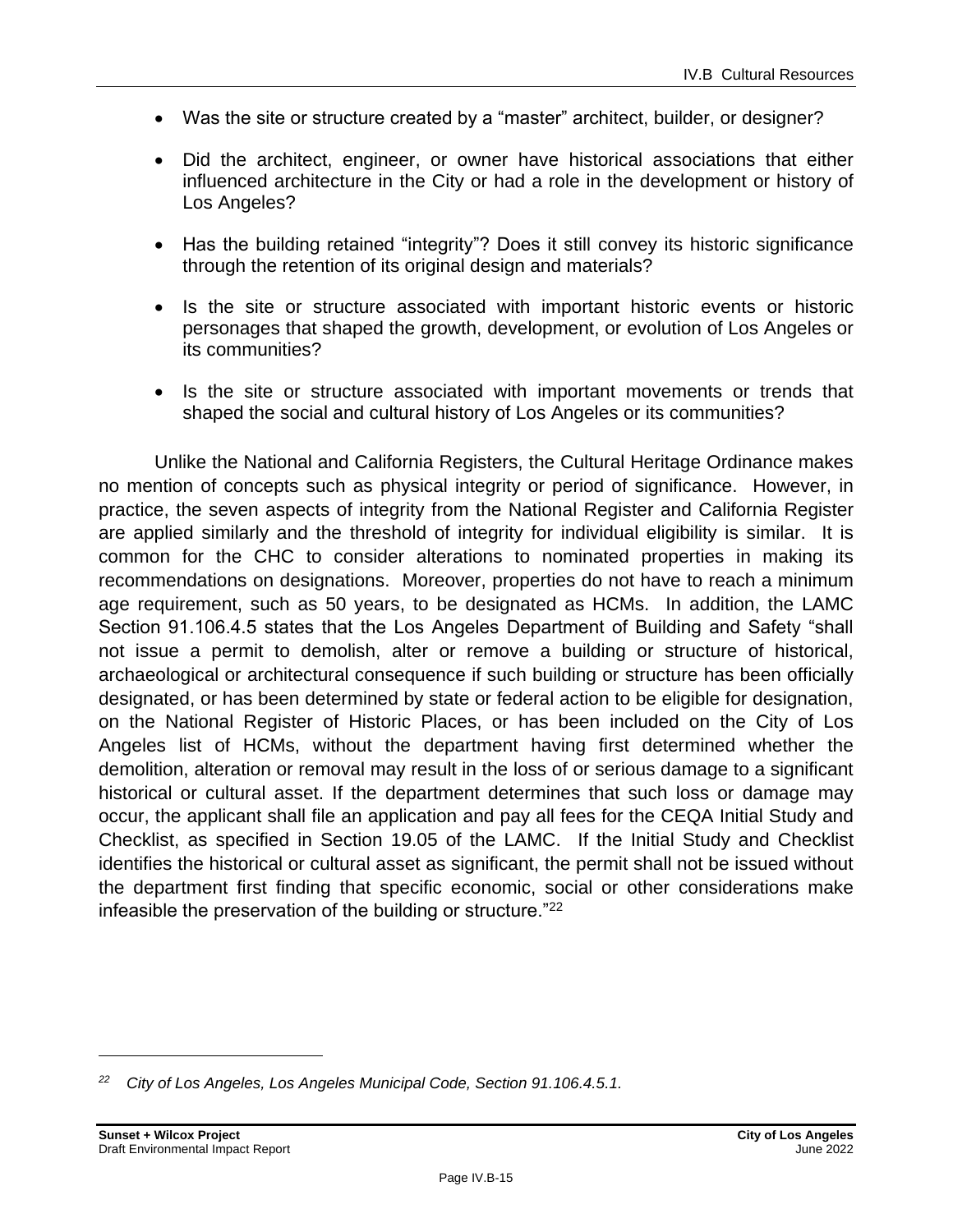### *(c) City of Los Angeles Historic Preservation Overlay Zone (HPOZ) Ordinance*

The Los Angeles City Council adopted the ordinance enabling the creation of Historic Preservation Overlay Zones (HPOZs) in 1979; most recently, this ordinance was amended in 2017. Angelino Heights became Los Angeles' first HPOZ in 1983. The City currently contains 35 HPOZs. An HPOZ is a significant concentration, linkage, or continuity of sites, buildings, structures, or objects united historically or aesthetically by plan or physical development.<sup>23</sup> Each HPOZ is established with a Historic Resources Survey, a historic context statement, and a preservation plan. The Historic Resources Survey identifies all Contributing and Non-Contributing features and lots. The context statement identifies the historic context, themes, and subthemes of the HPOZ as well as the period of significance. The preservation plan contains guidelines that inform appropriate methods of maintenance, rehabilitation, restoration, and new construction. Contributing Elements are defined as any building, structure, Landscaping, or Natural Feature identified in the Historic Resources Survey as contributing to the Historic significance of the HPOZ, including a building or structure which has been altered, where the nature and extent of the Alterations are determined reversible by the Historic Resources Survey.<sup>24</sup> For CEQA purposes, Contributing Elements are treated as contributing features to a historic district, which is the historical resource. Non-Contributing Elements are any building, structure, Landscaping, Natural Feature identified in the Historic Resources Survey as being built outside of the identified period of significance or not containing a sufficient level of integrity. For CEQA purposes, Non-Contributing Elements are not treated as contributing features to a historical resource.

### *(d) City of Los Angeles Historic Resources Survey*

The City of Los Angeles Historic Resources Survey (SurveyLA) is a Citywide survey that identifies and documents potentially significant historical resources representing important themes in the City's history. The survey and resource evaluations were completed by consultant teams under contract to the City and under the supervision of the Department of City Planning's OHR. The program was managed by OHR, which maintains a website for SurveyLA. The field surveys cumulatively covered broad periods of significance, from approximately 1850 to 1980 depending on the location, and included individual resources such as buildings, structures, objects, natural features and cultural landscapes as well as areas and districts (archaeological resources are planned to be included in future survey phases). The survey identified a wide variety of potentially significant resources that reflect important themes in the City's growth and development in various areas including architecture, city planning, social history, ethnic heritage, politics,

*<sup>23</sup> City of Los Angeles, Los Angeles Municipal Code, Section 12.20.3.*

*<sup>24</sup> City of Los Angeles, Los Angeles Municipal Code, Section 12.20.3.*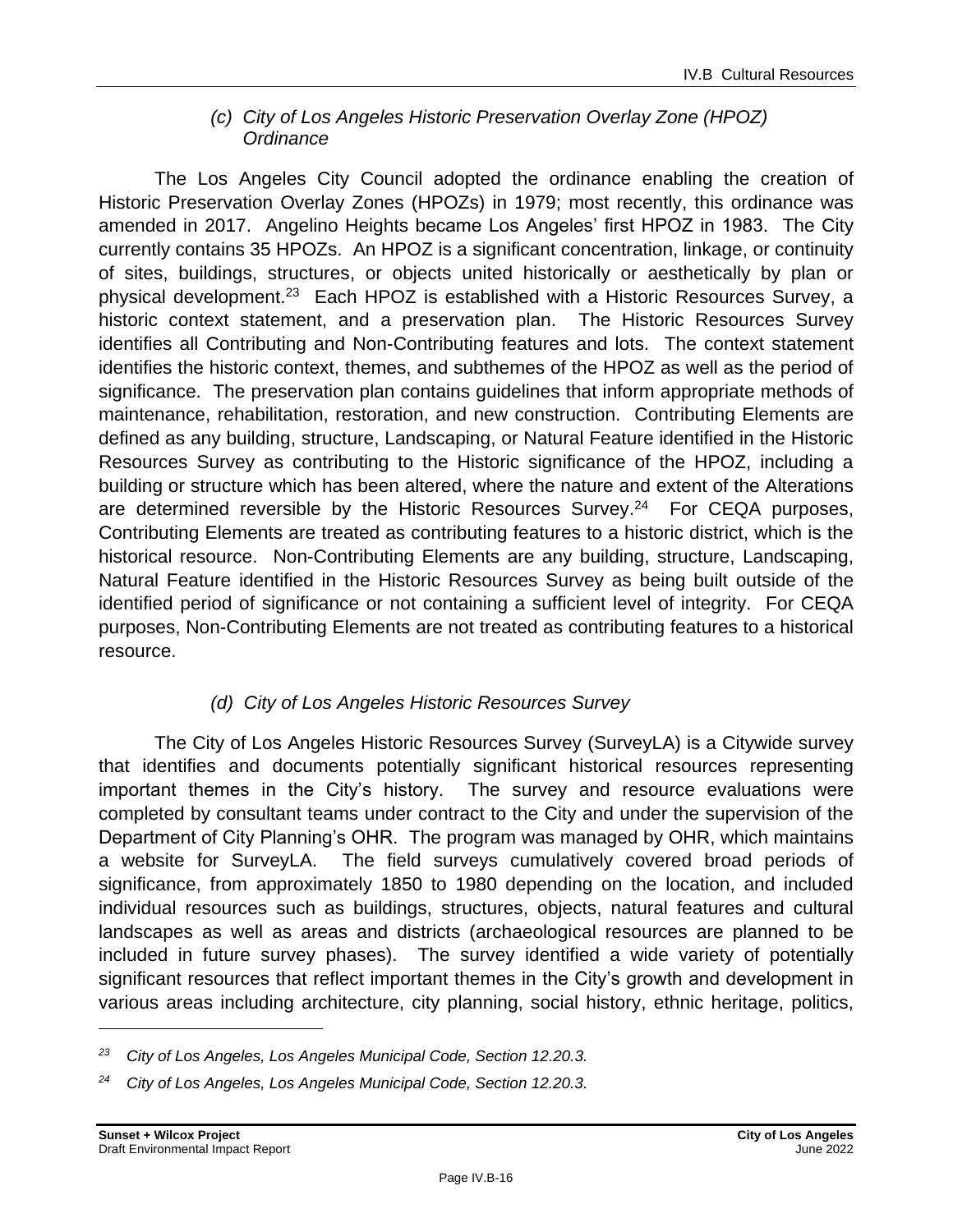industry, transportation, commerce, entertainment, and others. Field surveys, conducted from 2010–2017, were completed in three phases by Community Plan area. However, SurveyLA did not survey areas already designated as HPOZs or areas already surveyed by the Community Redevelopment Agency of the City of Los Angeles. All tools, methods, and criteria developed for SurveyLA were created to meet state and federal professional standards for survey work.

Los Angeles' Citywide Historic Context Statement (HCS) was designed for use by SurveyLA field surveyors and by all agencies, organizations, and professionals completing historical resources surveys in the City of Los Angeles. The context statement was organized using the Multiple Property Documentation (MPD) format developed by the National Park Service for use in nominating properties to the National Register. This format provided a consistent framework for evaluating historical resources. It was adapted for local use to evaluate the eligibility of properties for city, state, and federal designation programs. The HCS used Eligibility Standards to identify the character defining, associative features and integrity aspects a property must retain to be a significant example of a type within a defined theme. Eligibility Standards also indicated the general geographic location, area of significance, applicable criteria, and period of significance associated with that type. These Eligibility Standards are guidelines based on knowledge of known significant examples of property types; properties do not need to meet all of the Eligibility Standards in order to be eligible. Moreover, there are many variables to consider in assessing integrity depending on why a resource is significant under the National Register, California Register or City of Los Angeles HCM eligibility criteria. SurveyLA findings are subject to change over time as properties age, additional information is uncovered, and more detailed analyses are completed. Resources identified through SurveyLA are not designated resources. Designation by the City of Los Angeles and nominations to the California or National Registers are separate processes that include property owner notification and public hearings.

### *(e) Hollywood Redevelopment Plan*

The Community Redevelopment Agency of the City of Los Angeles (CRA) was established in 1948 to revitalize economically underserved areas within the City of Los Angeles by increasing the supply of low income housing, providing infrastructure for commercial and industrial development, and creating employment opportunities.<sup>25</sup> To carry out these goals, CRA adopted comprehensive plans for each Redevelopment Project Area. The CRA was dissolved in February 2012, and administration of the Redevelopment Project Areas was initially transferred to the CRA/LA, a Designated Local Authority (DLA)

*<sup>25</sup> Community Redevelopment Agency of the City of Los Angeles, Who we Are, www.crala.org/internetsite/About/who\_we\_are.cfm, accessed March 24, 2022.*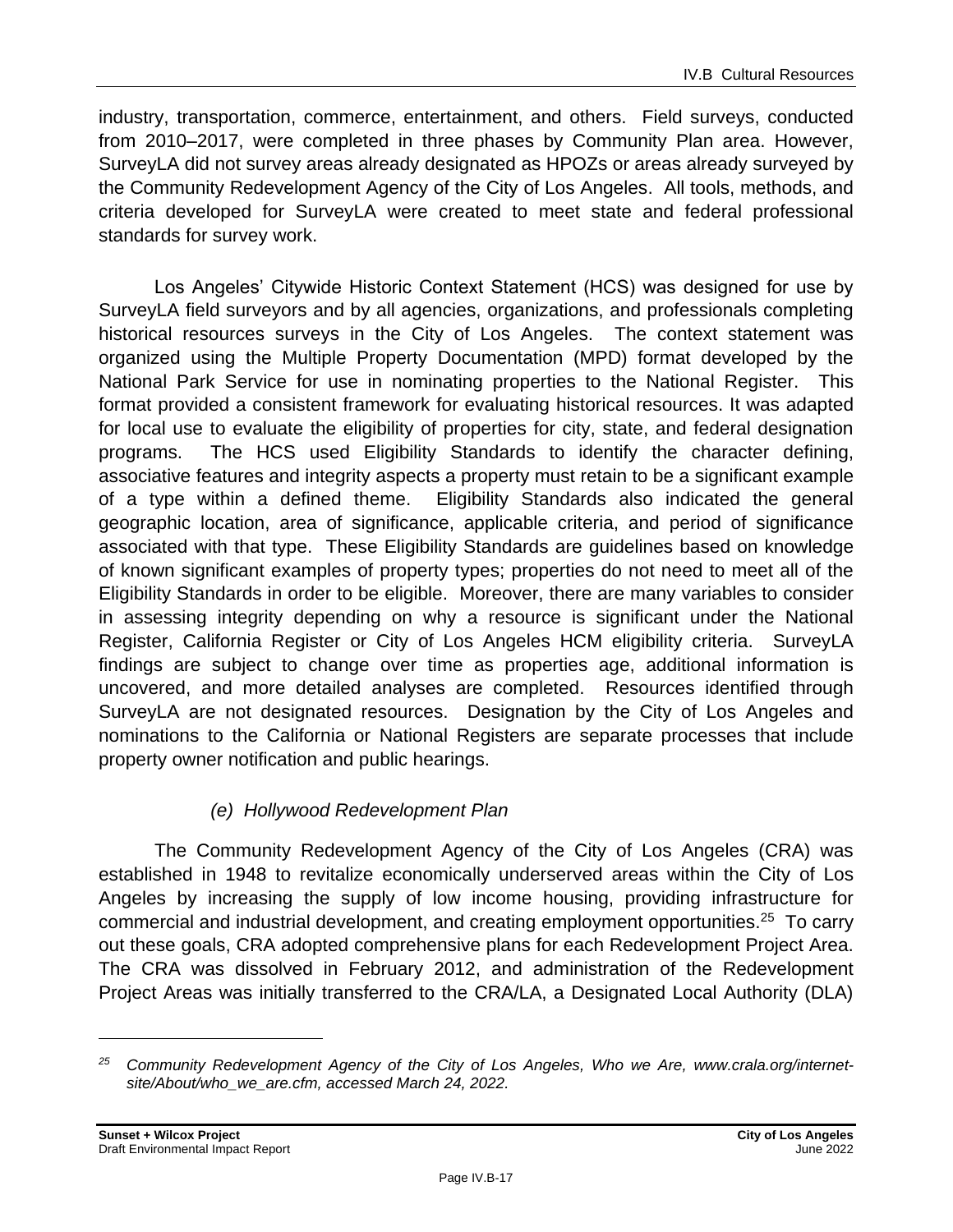and successor to the CRA. On September 30, 2019, the Los Angeles City Council voted to adopt Ordinance No. 186325 to effectuate the transfer of land use related plans and functions of the CRA/LA to the City of Los Angeles. As a result, the Department of City Planning has jurisdiction over review of properties located within Redevelopment Project Areas as of November 11, 2019.

Some Redevelopment Project Areas also include a historical resources survey that documents all of the historical resources—individual and districts—within the Redevelopment Project Area. These CRA and CRA/LA surveys were done independent of the City's SurveyLA effort, though some of the more recent surveys may have used the same methodology and technology that was used in SurveyLA. SurveyLA did not survey areas already surveyed by CRA or CRA/LA. Currently, there are 32 Redevelopment Project Areas throughout Los Angeles.

The Hollywood Redevelopment Plan and Hollywood Redevelopment Project Area were established by the CRA in 1986 to encourage development in the Hollywood community, which was in a state of economic decline. The Hollywood Redevelopment Project Area is generally bounded by Franklin Avenue on the north, Serrano Avenue on the east, Santa Monica Boulevard and Fountain Avenue on the south, and La Brea Avenue on the west. The goals of the Hollywood Redevelopment Plan include "the retention, restoration, and appropriate reuse of existing buildings, groupings of buildings, and other physical features especially those having significant and/or architectural value and ensure that new development is sensitive to these features through land use and development criteria."<sup>26</sup> As part of its responsibilities in implementing the Hollywood Redevelopment Plan, the CRA compiled historic survey data on properties within the Hollywood Redevelopment Project Area. Property evaluations were compiled from historic surveys in 1986, 1997, and 2003 and were made available on the CRA website. The most recent intensive-level survey of the Hollywood Redevelopment Project Area was conducted in 2009 and made available on the SurveyLA website to provide information regarding the status of properties in the Hollywood Redevelopment Project Area and to help identify potential historic resources (2009 CRA Survey). <sup>27</sup> Because the CRA was dissolved on February 6, 2012, as previously mentioned, administration of the Hollywood Redevelopment Project area has been transferred to the Department of City Planning.

*<sup>26</sup> Community Redevelopment Agency of Los Angeles, Hollywood Redevelopment Plan, As First Amended on May 20, 2003.*

*<sup>27</sup> Chattel Architecture, Planning & Preservation, Inc., "Intensive Historic Resources Survey, Hollywood Redevelopment Project Area," prepared for the Community Redevelopment Agency of the City of Los Angeles, February 2010, revised January 2012.*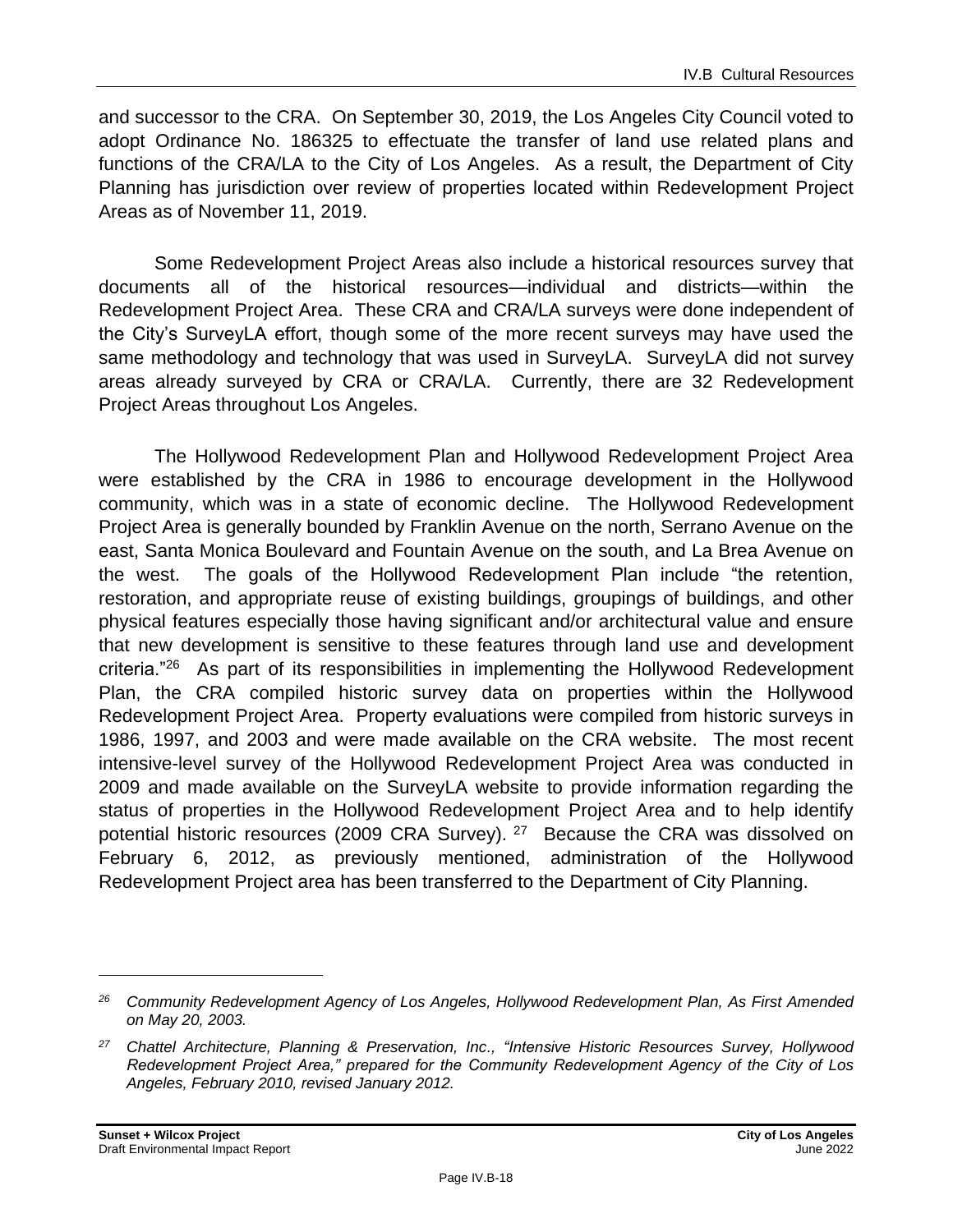# **b. Existing Conditions**

## (1) Project Site

As shown in Figure IV.B-1 on page IV.B-20, the Project Site is occupied by three commercial buildings: 6450 W. Sunset Boulevard, spanning the width of the north side of the Project Site; 1420-1434 N. Wilcox Avenue; and 1413 N. Cole Place, located at the northwest corner of the intersection of W. De Longpre Avenue and N. Cole Place. The existing buildings on the Project Site comprise approximately 26,261 square feet of floor area consisting of a one-story, 16,932-square-foot commercial building along Sunset Boulevard and Wilcox Street/Cole Place (6450 W. Sunset Boulevard), a one-story, 4,446-square-foot commercial office building along Wilcox Street, and a two-story, 4,883-square-foot commercial office building along Cole Place and De Longpre Avenue. The buildings are surrounded by asphalt-paved surface parking areas and an alley provides through access between N. Wilcox Avenue and N. Cole Place just north of 1413 N. Cole Place.

### (2) Historical Background of the Project Site

As previously discussed, the Project Site is located in the Hollywood community of the City. The Hollywood area was originally part of two former Spanish land grants: Rancho La Brea and Rancho Los Feliz. Both land grants were strategically oriented along the Cahuenga Pass, a major transportation corridor to the north, and the growing city of Los Angeles to the south. The Cahuenga Pass encompassed part of the Camino Real del Rey, the principal coastal passageway used continuously as a trail facilitating commerce, livestock transport, and travel since the earliest Spanish exploration. Hollywood began as a small agricultural community in the nineteenth century. A freight rail line was first constructed in 1887-1888, linking Hollywood and the neighboring community of Colgrove to downtown Los Angeles. The fields and orchards of the nineteenth century increasingly gave way to speculative real estate development by the turn of the twentieth century.

As discussed in the Historical Resources Report, the Project Site contains three commercial buildings, which were constructed over time. As described in the Initial Study included in Appendix A of this Draft EIR as well as in the Historical Resources Report, the Project Site was developed in the early 1900s with single-family residences and industrial and commercial uses. In 1919, the northern portion of the Project Site fronting Sunset Boulevard was occupied by two one-story stores, a detached garage, and a vacant warehouse. The southern portion of the Project Site fronting De Longpre Avenue was occupied by three single-family residences.

The area surrounding the Project Site continued to develop with commercial and residential uses through the mid-1940s. Between 1928 and 1938, Wilcox Avenue was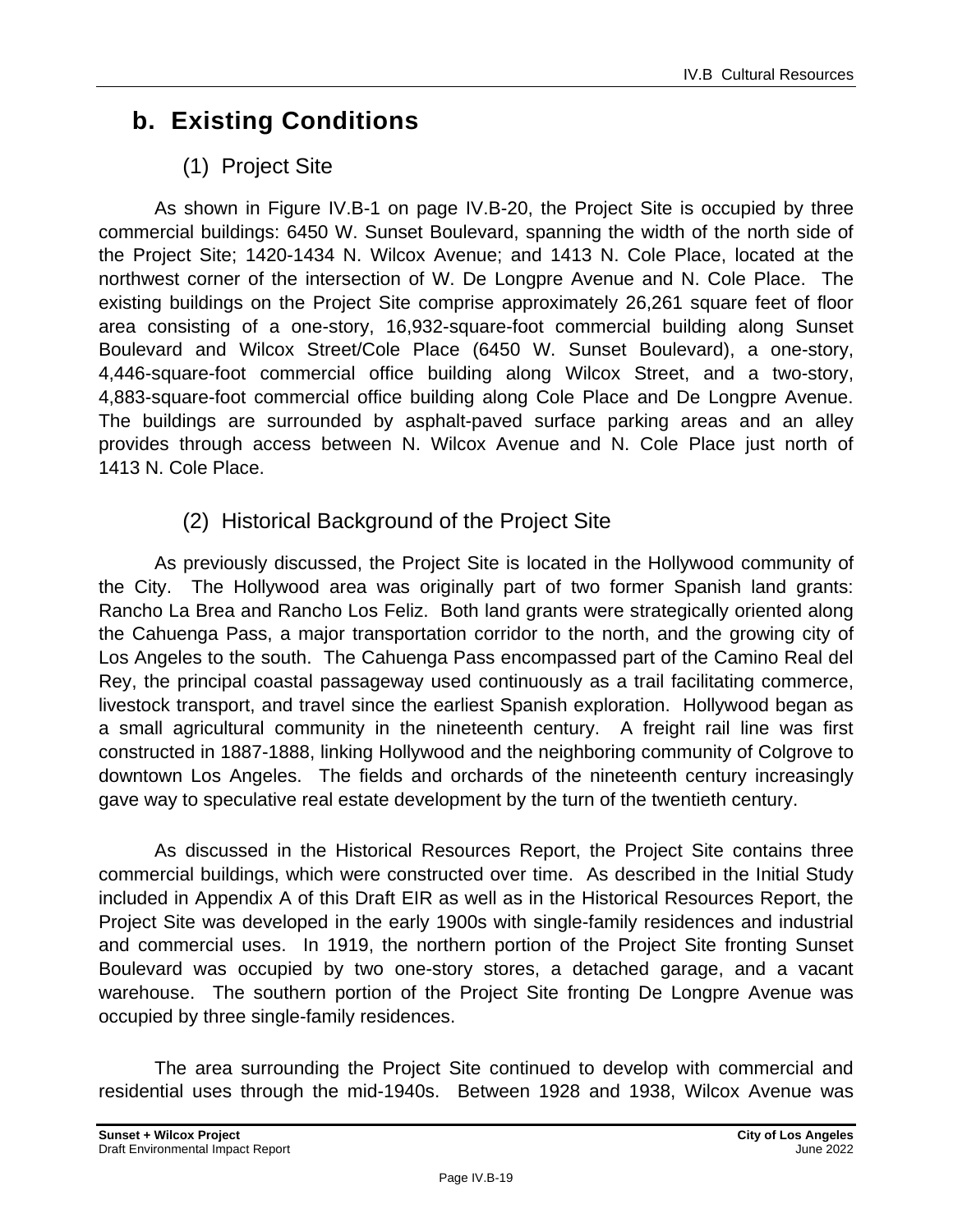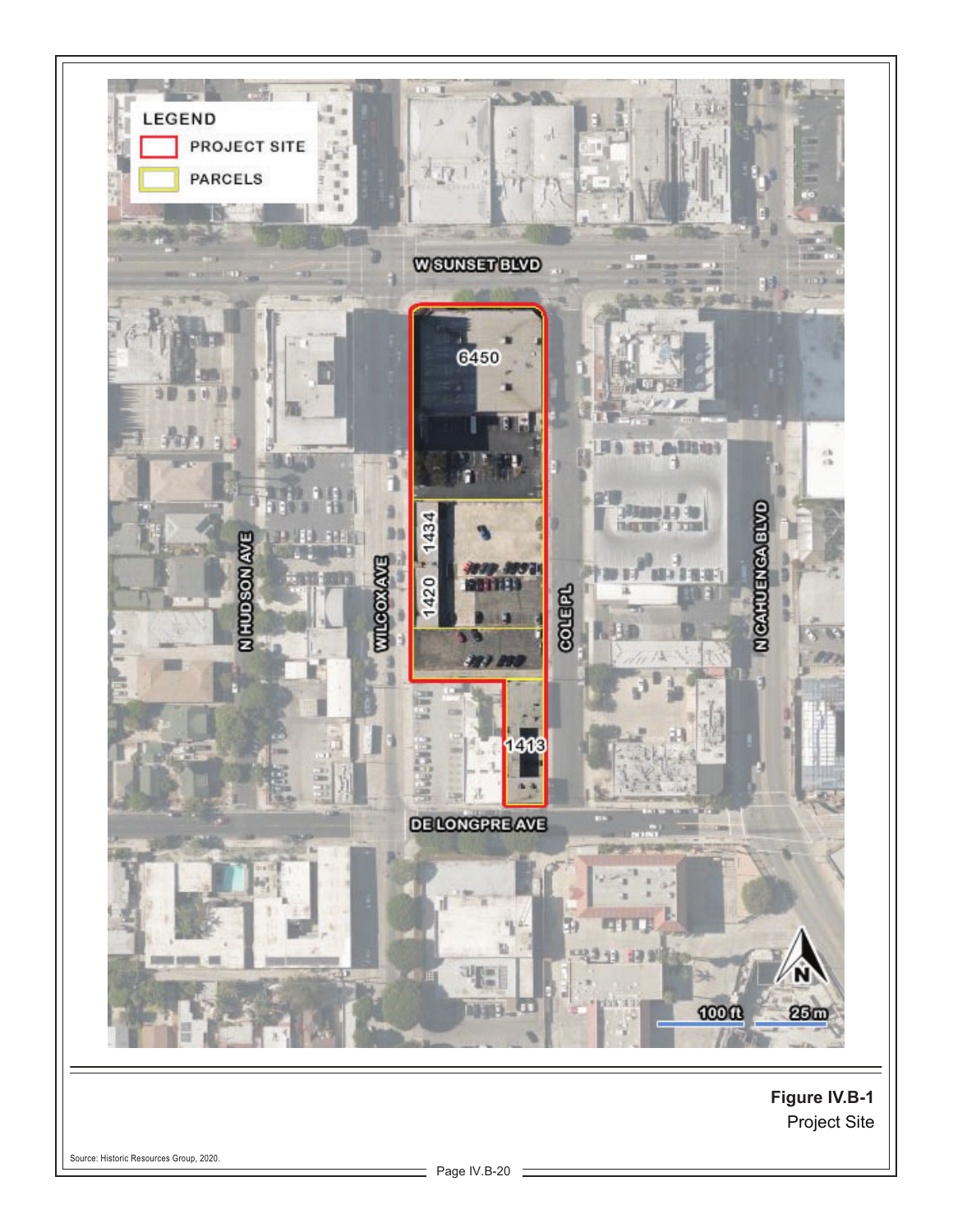extended south of Sunset Boulevard, and the north portion of the Project Site was redeveloped with a gas station and auto repair shop. In 1941, a one-story commercial building was developed by Vernon Farquhar at 1432 N. Wilcox Avenue. In 1945, Farquhar developed an additional one-story retail building at 1424–1430 N. Wilcox Avenue.

In 1950, the gas station and auto repair building remained at the north side of the Project Site. Located south of the gas station were nine single-family residences, two duplexes, two one-story store buildings, and two store blocks that were constructed in the 1940s. Between 1950 and 1952, the gas station was demolished. By 1954, both duplexes and three single-family residences had been removed from the Project Site. Between 1954 and 1962, three single-family residences were demolished, a large rear addition was made to the store at 1432 N. Wilcox Avenue, and a smaller rear addition was made to the store at 1424 N. Wilcox Avenue.

By the mid-1980s, the two remaining residences on the Project Site were demolished. In 1985, World Opportunities Inc. constructed a two-story commercial building at 1413 N. Cole Place. In 1993, Staples, Inc. demolished the auto repair building at the northern end of the Project Site and hired Fieldhouse Designs to design a one-story retail building at 6450 W. Sunset Boulevard.

Between 2005 and 2009, the rear additions at 1424 and 1432 N. Wilcox Avenue were demolished.

- (3) Previously Identified Historical Resources
	- *(a) Project Site*

As previously discussed, the Project Site is currently occupied by three commercial buildings with associated surface parking areas. As provided in the Historical Resources Report, a records search was conducted at the California Historical Resources Information System (CHRIS) South Central Coastal Information Center (SCCIC) housed at the California State University, Fullerton on February 5, 2020. The records search included a review of all previous cultural resource studies and previously documented historic or architectural resources associated with the Project Site. No information related to the Project Site was located as part of the records search. Additionally, none of the buildings on the Project Site are listed in the Built Environment Resource Directory, a database of previously evaluated resources maintained by the California Office of Historic Preservation.

Most recently, an intensive historical resources survey of the Hollywood Redevelopment Plan Area was conducted by Architectural Resources Group, GPA Consulting, and Historic Resources Group in 2020. The survey of the Hollywood Redevelopment Project Area was conducted using the methodology established by the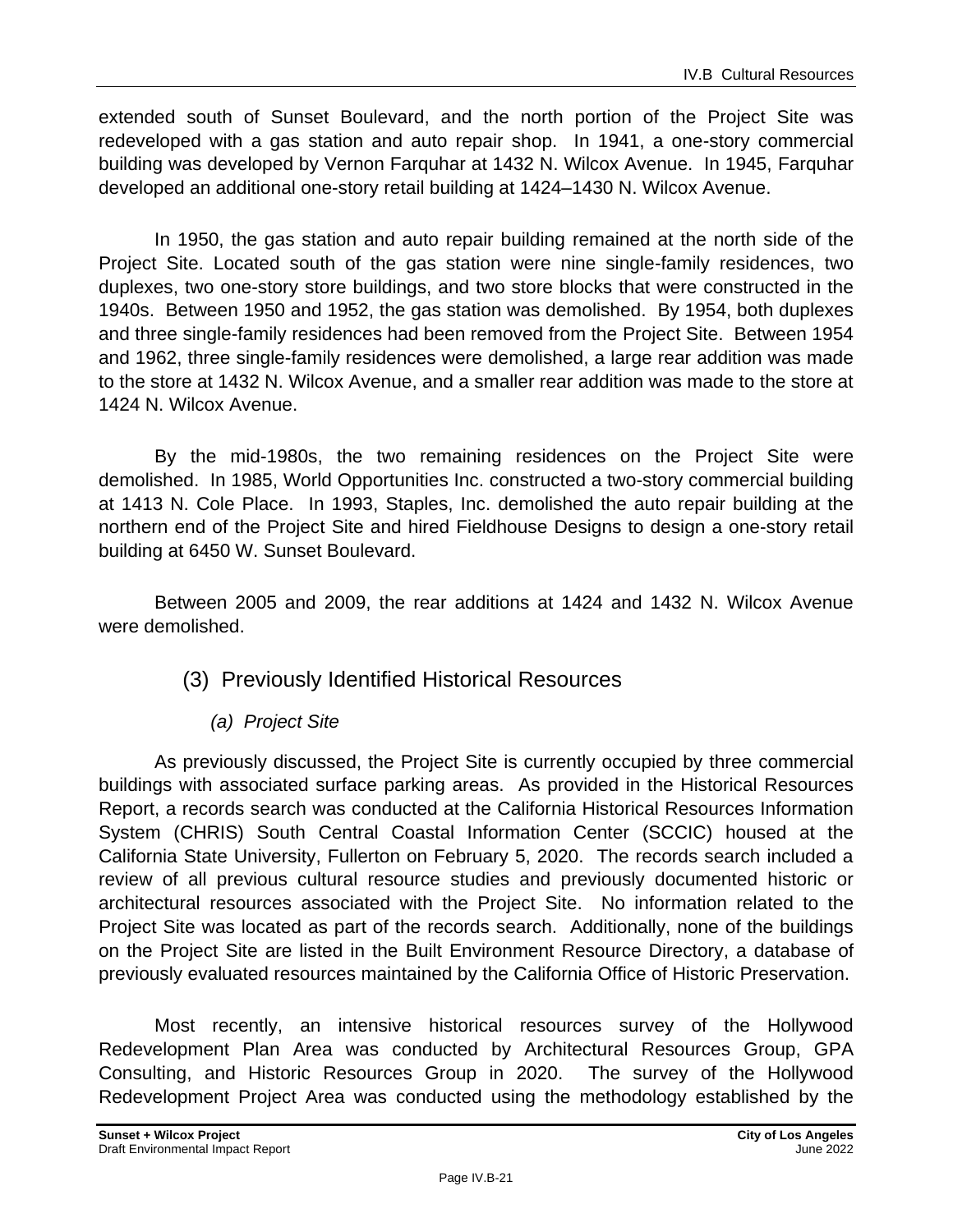OHR for SurveyLA and the report includes California Historical Resources Status Codes as assigned by SurveyLA. None of the buildings on the Project Site were identified as a potential historic resource in the most recent survey or in any previous surveys of the Hollywood Redevelopment Plan Area.

### *(b) Project Site Vicinity*

As shown in Figure IV.B-2 on page IV.B-23, the Project Site is situated directly northwest of Fire Station No. 27 (1355 N. Cahuenga Boulevard), which is listed in the National Register of Historic Places and is a HCM. Additionally, the Project Site is situated in the near vicinity of several historic resources that were identified as being eligible for designation during the historic resources survey of the Hollywood Redevelopment Plan Area in 2020. These include the commercial buildings at 6464 W. Sunset Boulevard and 1501 N. Cahuenga Boulevard, and the De Longpre Park Residential Historic District.

### *(i) Fire Station No. 27*

Fire Station No. 27 is located at 1355 N. Cahuenga Boulevard (alternate address is 1333 Cole Place), southwest of the Project Site at the intersection of De Longpre Avenue and Cahuenga Boulevard, shown as Identified Resource no. 1 in Figure IV.B-2. The two-story Italian Renaissance Revival fire station designed by P.K. Schabarum was constructed in 1930. Fire Station No. 27 was designated individually as HCM No. 165 in 1976, and was listed in the National Register of Historic Places in 1985 (as Engine Co. No. 27). The building was designated under Criterion C/3 as "an example of Italian Renaissance Revival architecture for public service usage." Because Fire Station No. 27 is individually listed in the National Register and as a HCM, it is considered a historical resource for the purposes of CEQA.

### *(ii) 6464 W. Sunset Boulevard*

6464 W. Sunset Boulevard is located west of the Project Site, across Wilcox Avenue, shown as Identified Resource no. 2 in Figure IV.B-2. The property was evaluated during the most recent survey of the Hollywood Redevelopment Project Area in 2020. The 1968 Corporate International style office building was identified as eligible for listing in the National Register, California Register, and as a HCM as an excellent example of Corporate International commercial architecture in Hollywood. Because it was identified as eligible for listing as a historical resource through survey evaluation, the property at 6464 W. Sunset Boulevard is treated herein as a historical resource for the purposes of CEQA.

### *(iii) 1501 N. Cahuenga Boulevard*

1501 N. Cahuenga Boulevard is located northeast of the Project Site, across W. Sunset Boulevard, shown as Identified Resource no. 3 in Figure IV.B-2. The property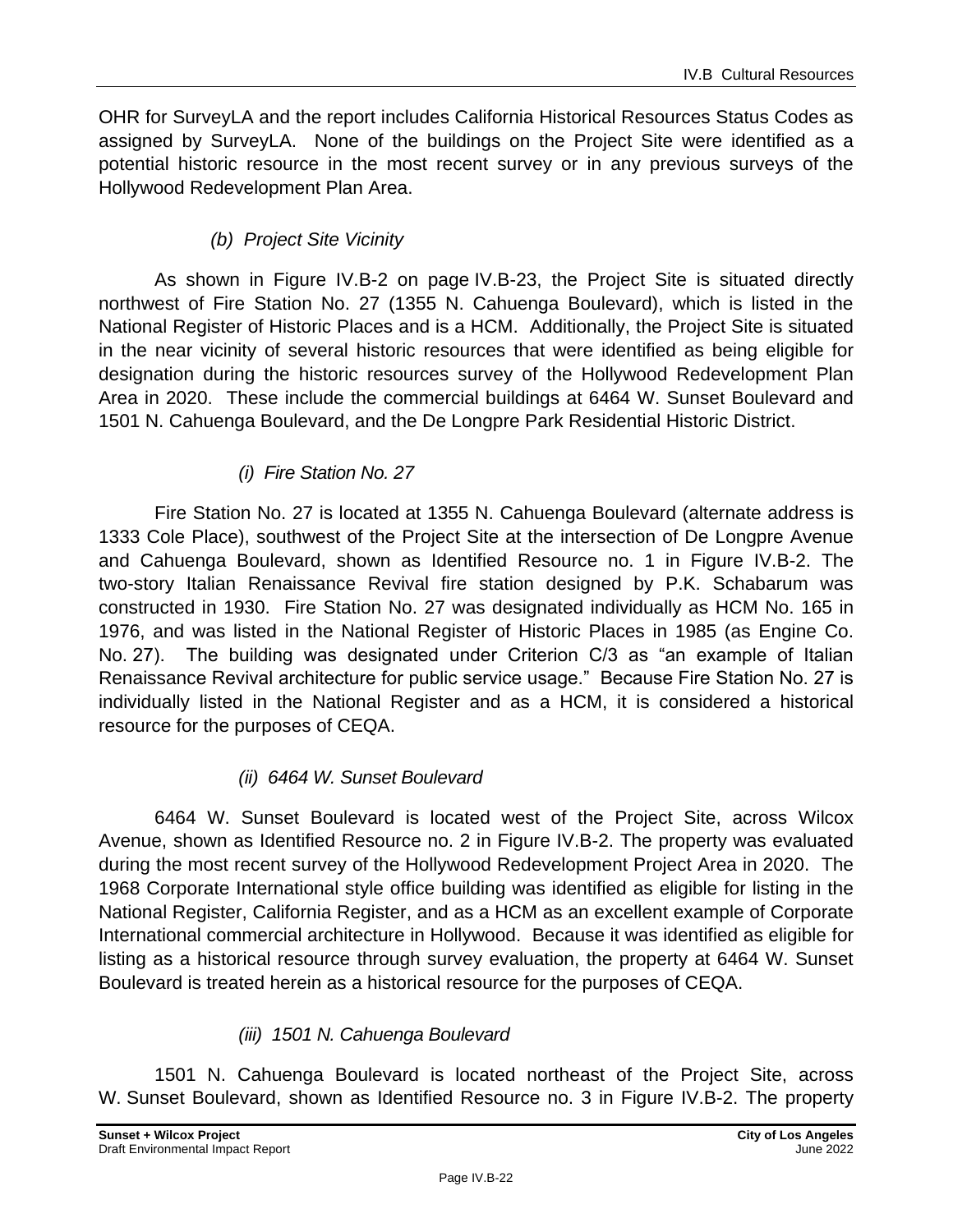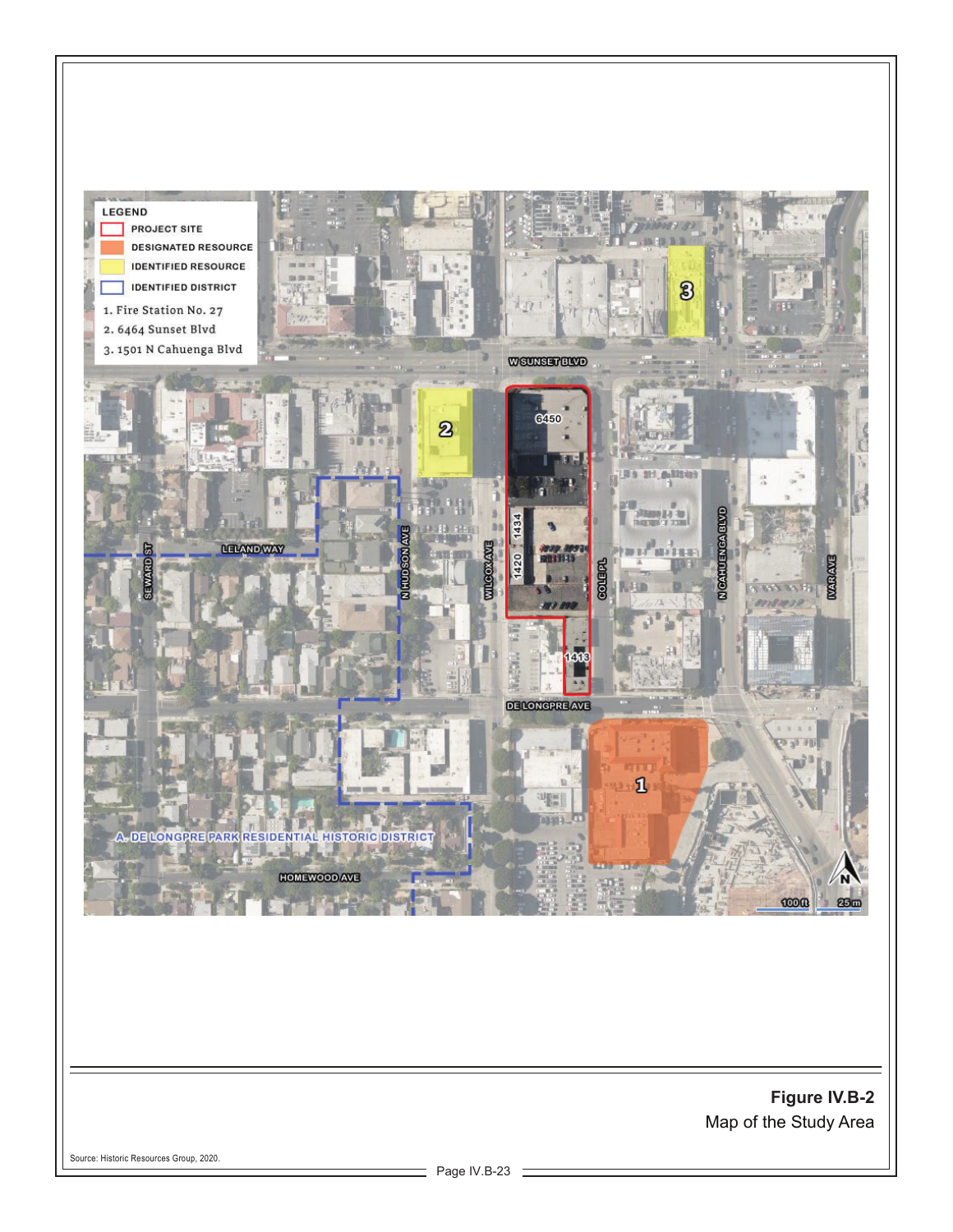was evaluated during the most recent survey of the Hollywood Redevelopment Project Area in 2020. The 1914 Commercial Vernacular building was identified as eligible for listing in the California Register and as a HCM as a rare, remnant example of early commercial development located along a former streetcar line in Hollywood. Because it was identified as eligible for listing as a historical resource through survey evaluation, the property at 1501 N. Cahuenga Boulevard is treated herein as a historical resource for the purposes of CEQA.

### *(iv) De Longpre Park Residential Historic District*

As shown in Figure IV.B-2 on page IV.B-23, the De Longpre Park Residential Historic District is located west and south of the Project Site. It encompasses an irregularly shaped area that is generally bounded by Leland Way on the north, Fountain Avenue and Homewood Avenue on the south, Hudson and Wilcox avenues on the east, and Cherokee Avenue on the west. The district consists of a concentration of pre‐World War II residential properties and is primarily composed of small, modest, single‐family residences that were built during the first three decades of the 20th century. These houses are sited on deep, narrow lots, and are one (and occasionally two) stories in height. Contributing buildings are designed in a variety of architectural styles that were popular at the time. American Colonial Revival, Craftsman, and Spanish Colonial Revival are the most common styles in the district, but some of the earliest houses exhibit characteristics of Late Victorian era styles. Interspersed between these houses are a handful of multi‐family dwellings that generally complement the neighborhood's scale and character, as well as a few examples of larger‐scale multi‐family properties—mostly apartment houses—that were built after World War II and do not contribute to the district. Near the center of the district is De Longpre Park, a 1.5‐acre pocket park that gave the district its name and is the focal point of the neighborhood.

The De Longpre Park Residential Historic District was evaluated during the most recent historic resources survey of the Hollywood Redevelopment Project Area in 2020, and was found eligible for listing in the California Register and as a Historic Preservation Overlay Zone as a significant example of an early 20th century residential neighborhood that was developed in proximity to streetcar lines. The period of significance has been identified as 1906-1950, which accounts for the district's primary period of development, and also captures some compatible examples of multi-family residential development from the very early postwar period. Within the district are 137 properties, of which 88 (64 percent) contribute to its significance. Because it was identified as eligible for listing as a historical resource through survey evaluation, the De Longpre Park Residential Historic District is treated herein as a historical resource for the purposes of CEQA.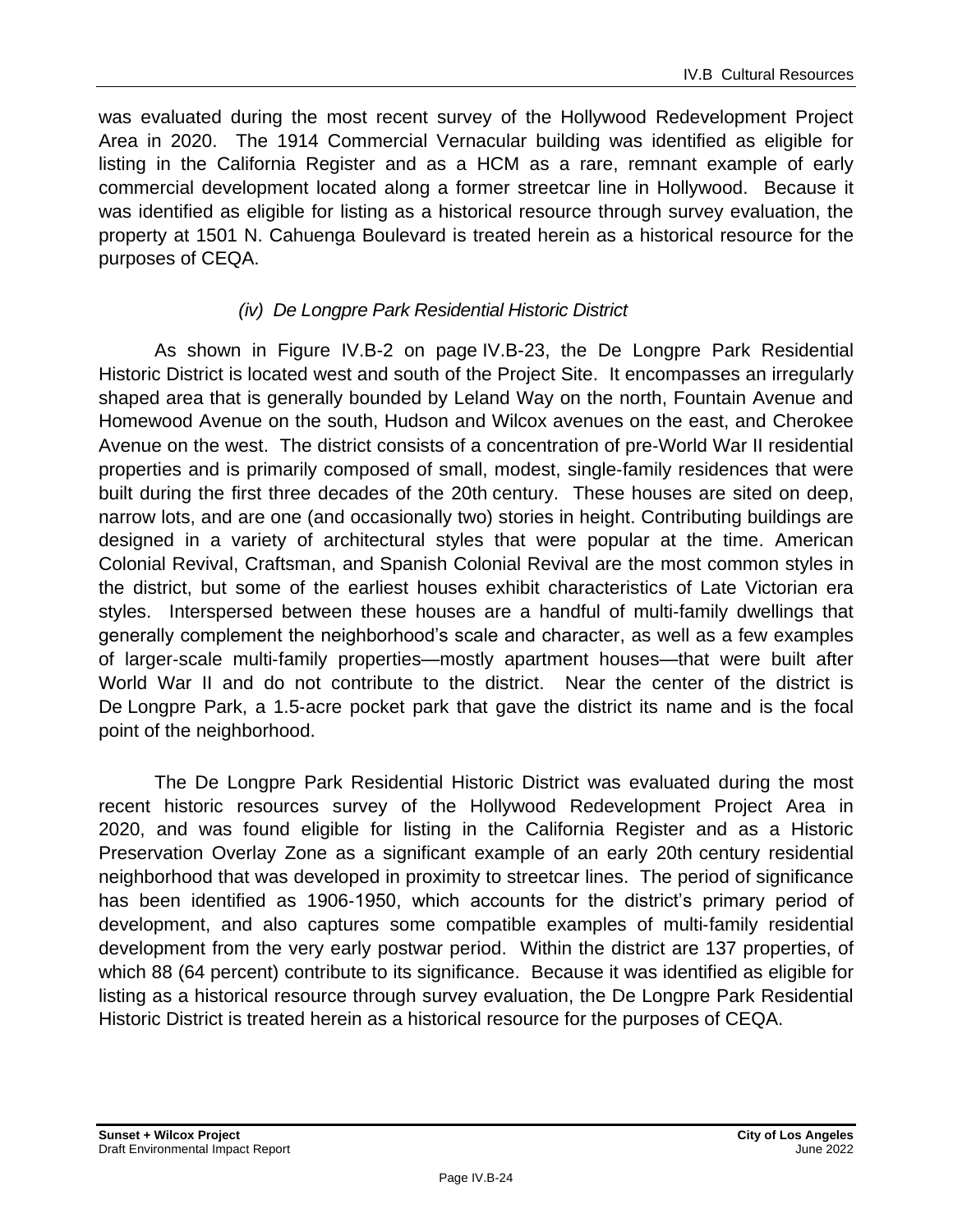# **3. Project Impacts**

# **a. Thresholds of Significance**

In accordance with the State CEQA Guidelines Appendix G, the Project would have a significant impact related to cultural resources if it would:

### *Threshold (a): Cause a substantial adverse change in the significance of a historical resource pursuant to §15064.5.*

### *Threshold (b): Cause a substantial adverse change in the significance of an archaeological resource pursuant to §15064.5.*

*Threshold (c): Disturb any human remains, including those interred outside of formal cemeteries.*

As previously noted, the Project's potential impacts on archaeological resources and human remains were fully evaluated in the Initial Study prepared for the Project included in Appendix A of this Draft EIR, and determined to be less than significant. The analysis included in the Initial Study prepared for the Project is summarized below.

For this analysis, the Appendix G Thresholds provided above are relied upon. The analysis utilizes factors and considerations identified in the City's 2006 *L.A. CEQA Thresholds Guide*, as appropriate, to assist in answering the Appendix G Threshold questions. The *L.A. CEQA Thresholds Guide* identifies the following factors to evaluate impacts to cultural resources if the project the project would result in a substantial adverse change in the significance of an historical resource due to:

- Demolition of a significant resource;
- Relocation that does not maintain the integrity and significance of a significant resource;
- Conversion, rehabilitation, or alteration of a significant resource which does not conform to the Secretary of the Interior's Standards for Rehabilitation and Guidelines for Rehabilitating Historic Buildings; or
- Construction that reduces the integrity or significance of important resources on the Project Site or in the vicinity.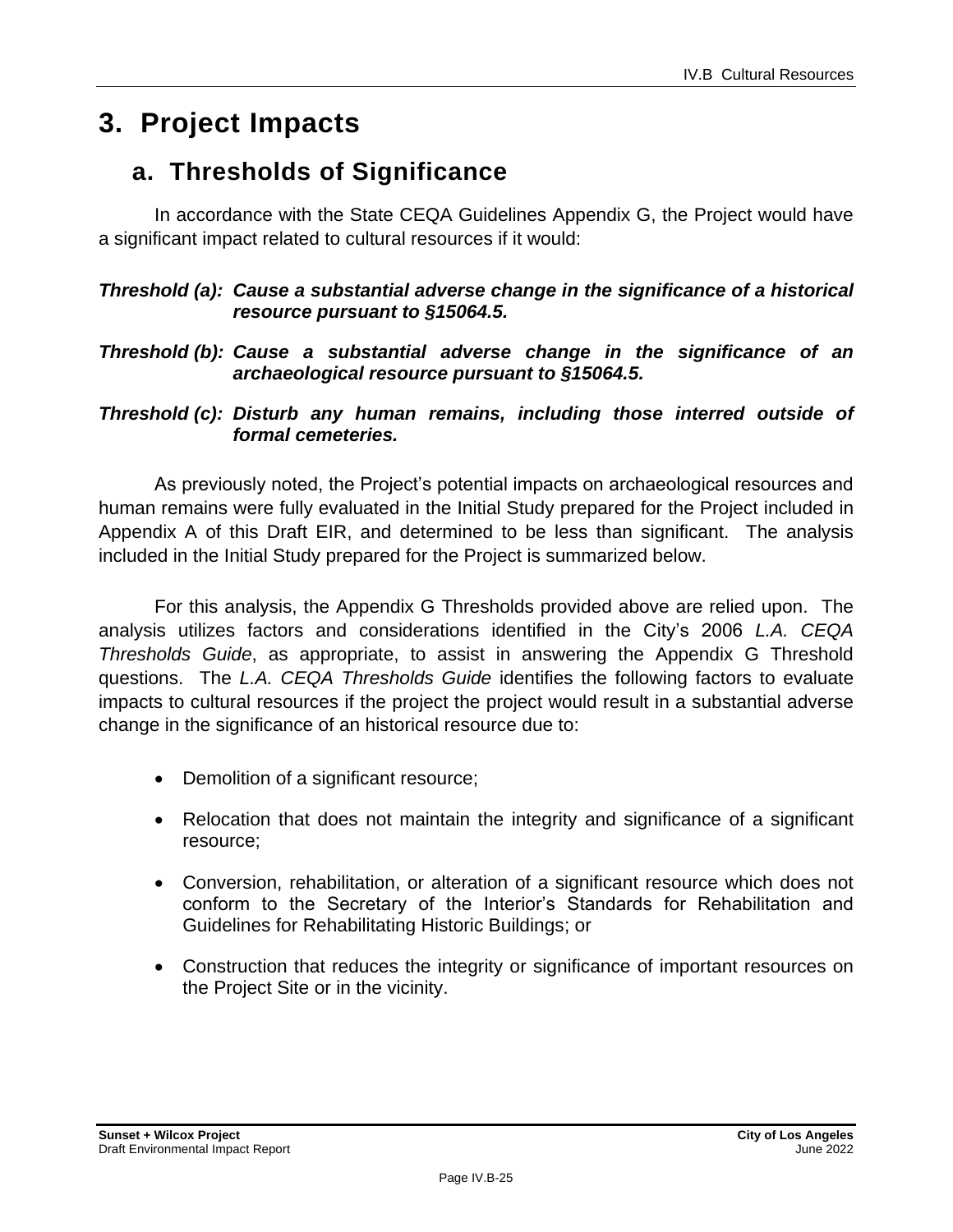A project with an effect that may cause a substantial adverse change in the significance of a historical resource is a project that may have a significant effect on the environment.<sup>28</sup> A substantial adverse change in the significance of an historical resource means demolition, destruction, relocation, or alteration of the resource or its immediate surroundings such that the significance of an historical resource would be materially impaired.<sup>29</sup>

### **b. Methodology**

The Historical Resources Report provided in Appendix C of this Draft EIR is based, in part, on historic permits for the Project Site, Sanborn Fire Insurance maps, historic photographs, aerial photos and site plans, local histories, as well as review of the National Register and its annual updates, the California Register, and the City of Los Angeles's inventory of historic properties and previously conducted historical resources surveys to identify any previously recorded properties within or near the Project Site. Field examinations were conducted to review and confirm previous findings and to identify previously unevaluated properties that may be potentially eligible on the Project Site, and on parcels immediately adjacent to the Project Site. Examinations were also conducted to review and confirm previous findings for any known resources across Sunset Boulevard to the north, De Longpre Avenue to the south, Cole Place to the east, and Wilcox Avenue to the west of the Project Site. Properties previously identified as eligible for historic listing were assessed for their physical integrity to determine if alterations conducted since the previous evaluation had adversely affected their ability to convey historic significance. Under CEQA, the evaluation of impacts to historical resources consists of a two-part inquiry: (1) a determination of whether the Project Site contains or is adjacent to a historically significant resource or resources, and if so; (2) a determination of whether the Project would result in a "substantial adverse change" in the significance of the resource or resources.

### **c. Project Design Features**

No specific project design features are proposed with regard to cultural resources.

# **d. Analysis of Project Impacts**

*Threshold (a): Would the Project cause a substantial adverse change in the significance of a historical resource pursuant to §15064.5?*

*<sup>28</sup> CEQA Guidelines, Section 15064.5(b).*

*<sup>29</sup> CEQA Guidelines, Section 15064.5(b)(1).*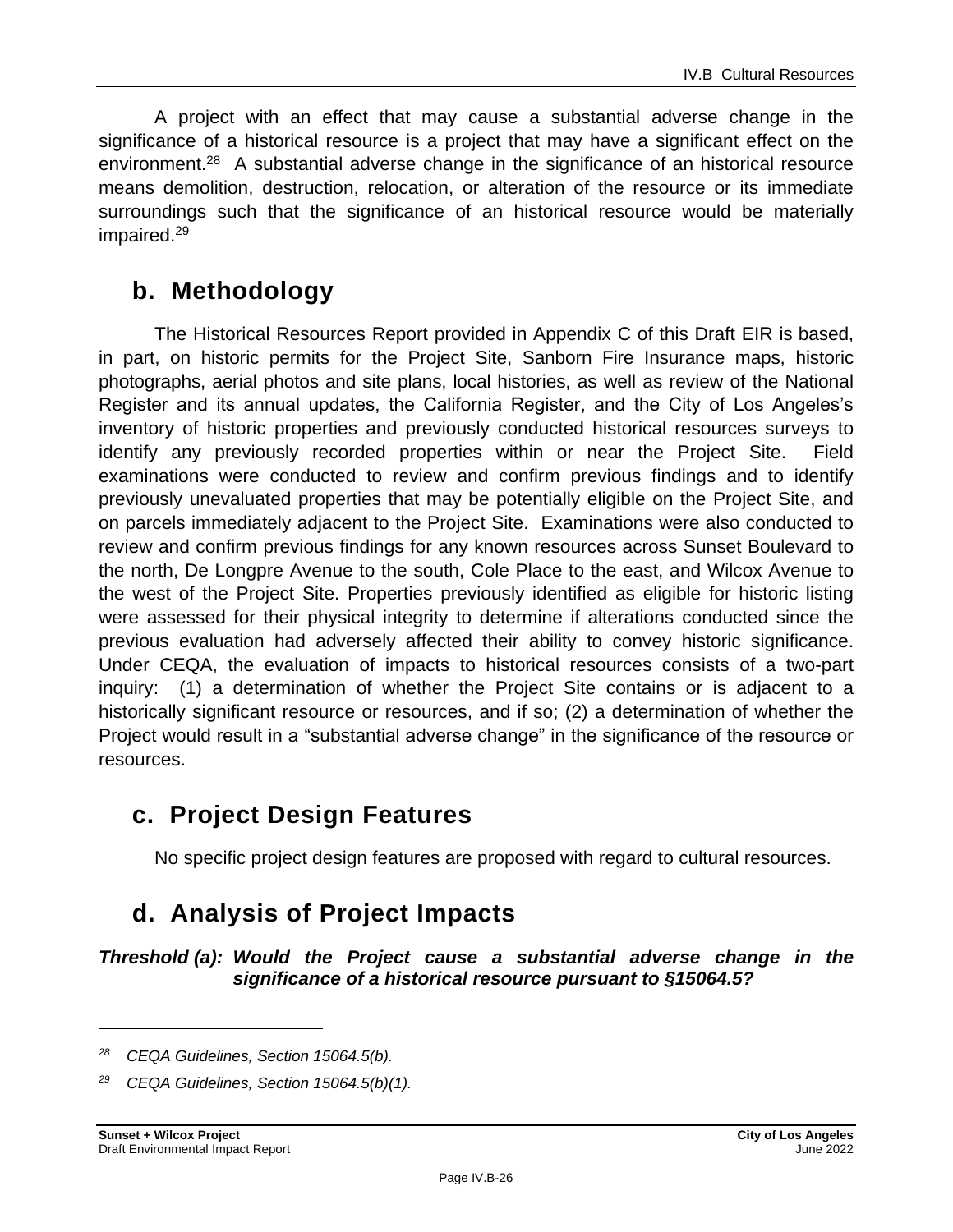- (1) Impact Analysis
	- *(a) Evaluation of Historic Significance*
		- *(i) Project Site*

### 6450 W. Sunset Boulevard

As detailed in the Historical Resources Report, the building located at 6450 W. Sunset Boulevard was constructed in 1993. It is a utilitarian commercial building and does not display any distinctive characteristics associated with a style, type, period, or method of construction. The building was designed by Fieldhouse Designs and constructed by Crandall & Sons. Little information could be found about either firm and no documentation was discovered that would suggest either firm is considered a master architect, designer or builder. There is no evidence found to suggest that the building identifies with important events of national, state, or local history; or that it exemplifies significant contributions to the broad cultural, economic or social history of the nation, state, city or community. Additionally, no evidence was found to suggest that the building is associated with the lives of historic personages important to national, state, city, or local history. Overall, no evidence was found to indicate that the building has potential historical significance or represents exceptional importance as required for buildings that may have achieved significance in the recent past. Therefore, 6450 W. Sunset Boulevard is not considered a historical resource for the purposes of CEQA.

### 1413 N. Cole Place

The building at 1413 N. Cole Place was constructed in 1985 by Lane Co. The building is strictly utilitarian in design and is not a distinctive or representative example of any architectural style, building type, period, or method of construction. Little information was found about the construction firm and the architect for the building has not been identified. No evidence was found to suggest that the commercial retail building is identified with important events of national, state, or local history; or that it exemplifies significant contributions to the broad cultural, economic or social history of the nation, state, city, or community. Similar to 6450 W. Sunset Boulevard, discussed above, no evidence was found to suggest that the building at 1413 N. Cole Place is associated with the lives of a person or persons important to national, state, city, or local history. No evidence was found to indicate that the building has potential historical significance or represents exceptional importance as required buildings that may have achieved significance in the recent past. Therefore, 1413 N Cole Place is not considered a historical resource for the purposes of CEQA.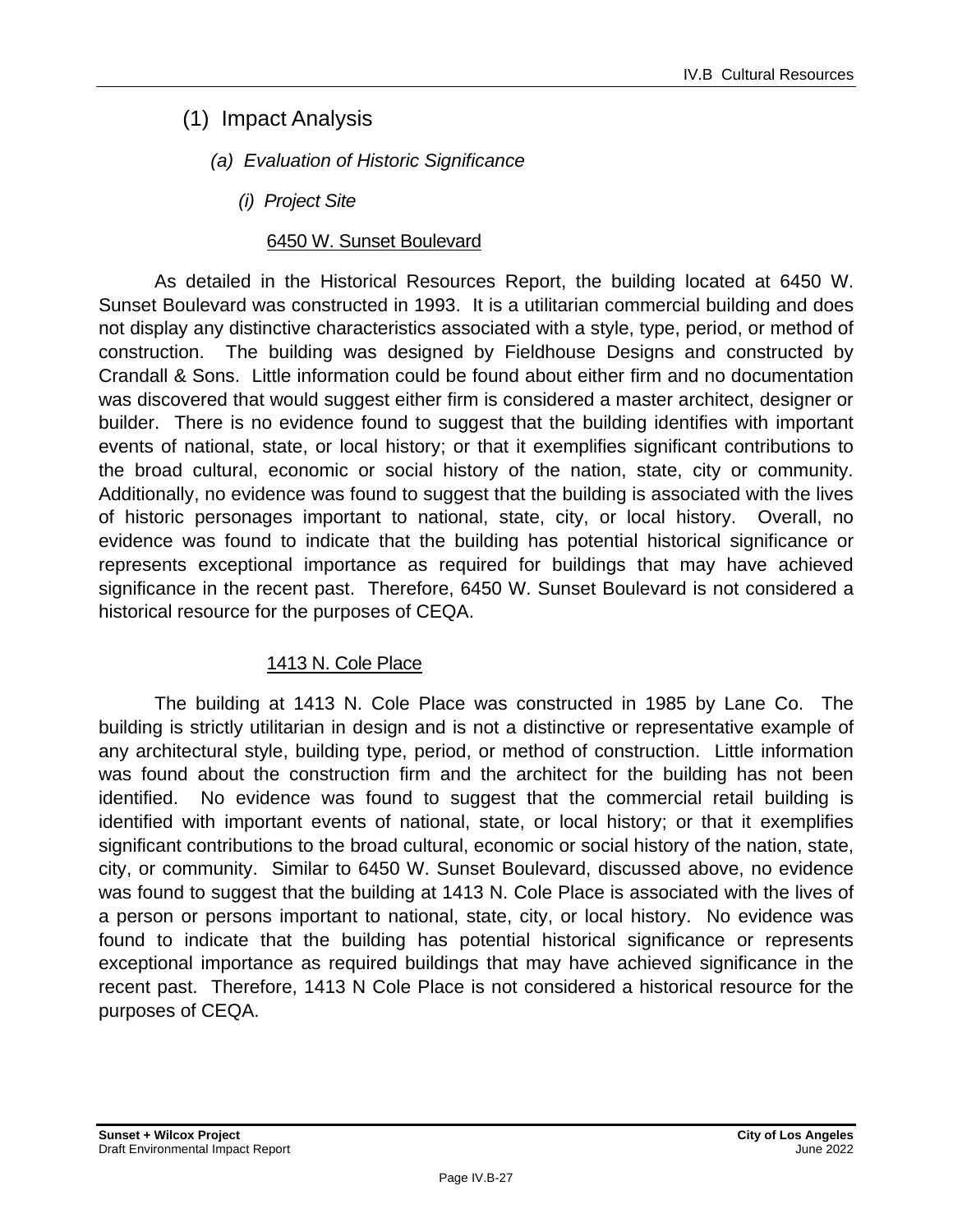#### 1424 & 1432 N. Wilcox Avenue

The buildings at 1424 and 1432 N. Wilcox Avenue were both originally constructed over 80 years ago in the 1940s. Due to their age, both buildings were previously evaluated in the most recent survey for the Hollywood Redevelopment Project Area in 2020. The eligibility of the buildings is described below. As discussed in the Historical Resources Report, since the eligibility criteria for local HCM designation align in large degree with the eligibility criteria of the National Register and the California Register, the following evaluation considers eligibility under each of the criteria at the federal, state, and local levels under a single heading. Based on the significance evaluation, 1424 & 1432 N. Wilcox are not considered historical resources for the purposes of CEQA.

- **Criterion A/1/1:** The commercial buildings at 1424 and 1432 N. Wilcox Avenue were not identified as significant under the relevant development theme in the most recent survey for the Hollywood Redevelopment Area in 2020. The buildings were initially developed in 1945 and 1941, respectively, as one-story store buildings in an area historically developed with single-family residential buildings and commercial/industrial uses fronting W. Sunset Boulevard. Their development coincided with the rapid redevelopment of Hollywood after World War II, when commercial corridors were widely updated or redeveloped. The buildings were developed during the period of significance identified for the onestory storefront block property type in SurveyLA, and are located on a street served by automobile traffic. However, neither building is an excellent example of the property type. Additionally, both buildings have undergone substantial alteration over time, including large rear additions which have since been removed, the replacement of exterior wall cladding, the replacement of windows and doors at the rear (east) façade, the enclosure of several entry doors and the addition of wrought iron fencing at the primary (west) façade. Therefore, the buildings do not retain essential character-defining features from the period of significance, and do not retain sufficient integrity to convey their historic character as one-story storefront blocks. Therefore, neither 1424 nor 1432 N. Wilcox Avenue is eligible for listing in the National Register of Historic Places, the California Register of Historical Resources, or as a City of Los Angeles Historic-Cultural Monument under Criterion A/1/1.
- **Criterion B/2/2:** No documentation was found to suggest that any owner of either 1424 or 1432 N. Wilcox Avenue rose to prominence in their profession or made significant contributions to growth or development in Los Angeles. Although Vernon Farquhar, who was the original owner of both 1424 and 1432 N. Wilcox Avenue, was a Southern California businessman active in the Hollywood Board of Trade, no evidence was found to suggest that he made important individual contributions to the history of Los Angeles, or to the state or nation. Therefore, neither 1424 nor 1432 N. Wilcox Avenue is eligible for listing in the National Register of Historic Places, the California Register of Historical Resources, or as a City of Los Angeles Historic-Cultural Monument under Criterion B/2/2.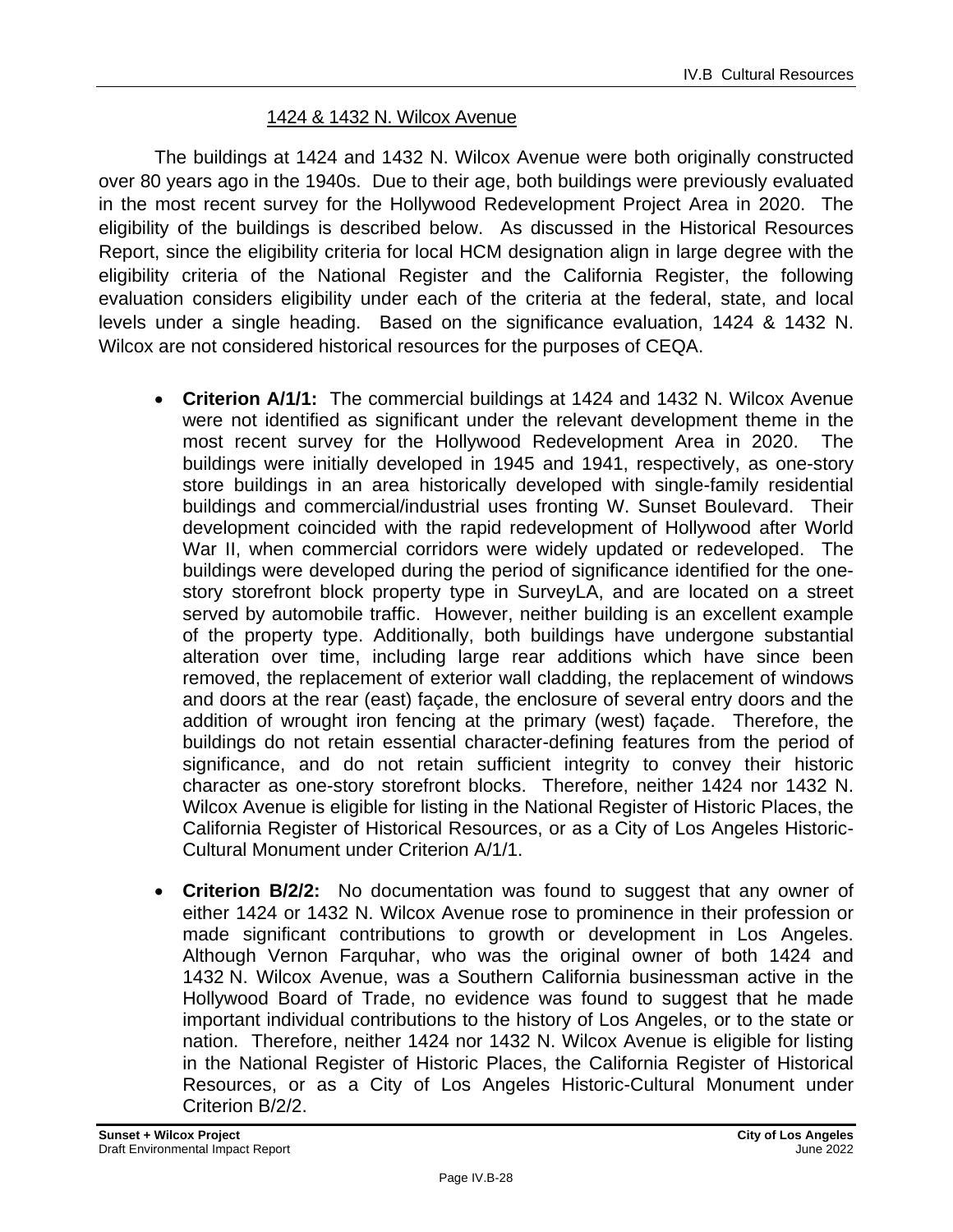- **Criterion C/3/3:** The one-story commercial buildings at 1424 and 1432 N. Wilcox Avenue were initially developed in 1945 and 1941, respectively, as store buildings. Neither building was identified as an example of a commercial property type or as an example of an architectural style in the most recent survey of the Hollywood Redevelopment Project Area in 2020. Both buildings were constructed during the period of significance for the one-story storefront block property type and are one-story in height, set to the sidewalk, and accommodate multiple tenants. However, neither building is an excellent example of the type. Additionally, as described above, both buildings have undergone substantial alteration over time. Furthermore, the buildings at 1424 and 1432 N. Wilcox Avenue do not embody the distinctive characteristics of a particular architectural style. No evidence was found to suggest that an architect or designer was involved in the design of any of the buildings on the site. As such, neither of the buildings at 1424 and 1432 N. Wilcox Avenue are eligible for listing in the National Register of Historic Places, the California Register of Historical Resources, or as a City of Los Angeles Historic-Cultural Monument under Criterion C/3/3.
- **Criterion D/4/4:** Criterion 4 addresses potential archaeological resources and does not apply to 1424 & 1432 N. Wilcox Avenue.

As summarized above and discussed in detail in the Historical Resources Report, the existing buildings on the Project Site are not considered historical resources for the purposes of CEQA.

### *(ii) Project Site Vicinity*

As discussed in the Historical Resources Report and summarized above, there is one designated historical resource in the vicinity of the Project Site, Fire Station No. 27 located at 1355 N. Cahuenga Boulevard (alternate address is 1333 Cole Place), southwest of the Project Site at the intersection of De Longpre Avenue and Cahuenga Boulevard. Fire Station No. 27 was designated individually as a HCM No. 165 in 1976 and was listed in the National Register of Historic Places in 1985 (as Engine Co. No. 27). Additionally, the Project Site is situated in the near vicinity of several historic resources identified as eligible for historic listing during the recent historic resources survey of the Hollywood Redevelopment Plan Area in 2020. These include the commercial buildings at 6464 W. Sunset Boulevard and 1501 N. Cahuenga Boulevard, and the De Longpre Park Residential Historic District. These are also treated as historical resources for purposes of this analysis.

### *(b) Potential Direct Impacts to Historical Resources*

The Project would require the demolition of the existing commercial buildings and associated surface parking lots on the Project Site. As detailed in the Historical Resources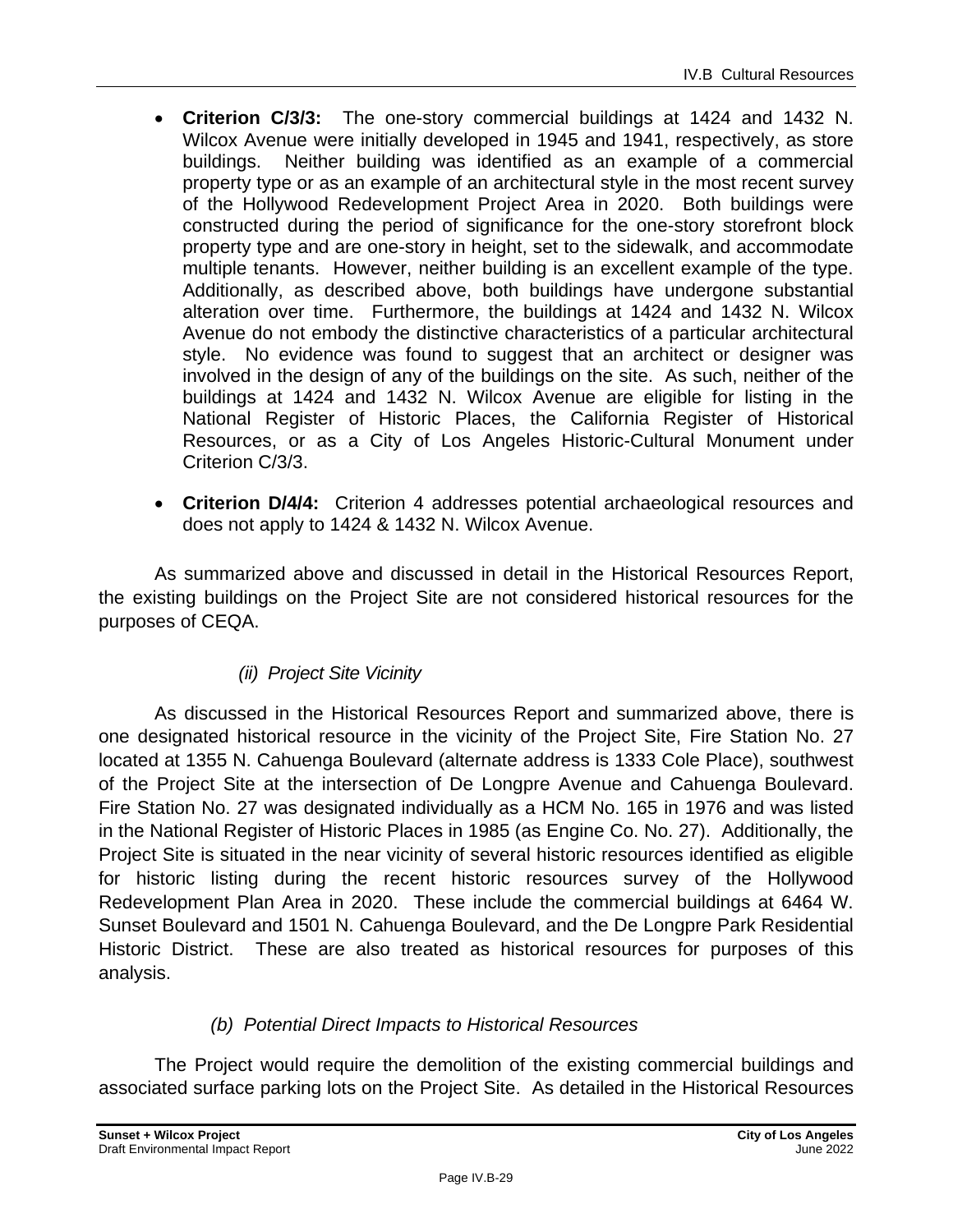Report and summarized above, the existing buildings on the Project Site do not qualify as historical resources. As such, demolition of the existing buildings on the Project Site would not result in a direct impact to an historical resource. Therefore, the potential for direct impacts to historical resources as a result of removing existing on-site buildings would be less than significant.

### *(c) Potential Indirect Impacts to Adjacent Historical Resources*

As discussed in the Historical Resources Report, alteration of a historical resource, or the immediate surroundings of a historical resource such that its significance would be materially impaired constitutes a substantial adverse change under CEQA. The significance of a historical resource is materially impaired when a project "demolishes or materially alters in an adverse manner those physical characteristics of a historical resource that coveys its historical significance and justify its inclusion in, or eligibility for inclusion in the California Register of Historical Resources or in a local register of historical resources." For the Project to be considered a substantial adverse change, it must be shown that the integrity and/or significance of the nearby resources would be materially impaired by the Project. Potential impacts to historical resources identified adjacent to the Project Site are analyzed below.

### *(i) Fire Station No. 27*

The Project does not include the demolition, relocation, rehabilitation, alteration, or conversion of the fire station building. As discussed in the Historical Resources Report, all character-defining features of the fire station will remain unchanged and in their existing location. With regard to change in surroundings, the Project would be 275 feet in total height and much taller than the two-story fire station. Thus, the Project would introduce a new backdrop to Fire Station No. 27. Notwithstanding, the proposed new building would not result in a significant adverse effect to Fire Station No. 27, since the features important to its significance are contained within the fire station property and the Project would not alter the building's Italian Renaissance Revival architecture, or its character as a historic fire station. In addition, there are existing buildings in the vicinity are taller than Fire Station No. 27, including the 14-story CNN building and an 11-story office building located northeast and northwest, respectively, of the fire station. The Project also would not block important street views of the fire station building. Specifically, public views of Fire Station No. 27 are best experienced looking west from Cahuenga Boulevard towards the Fire Station's east elevation and looking south from De Longpre towards the Fire Station's north elevation. The Project would be located across De Longpre Avenue to the northwest of Fire Station No. 27 and would not obscure the building's east- and north-facing façades, which would remain unobstructed from view after implementation of the Project.

As noted previously, integrity is the ability of a historical resource to convey its historical significance. The Project would not affect the integrity of location, design,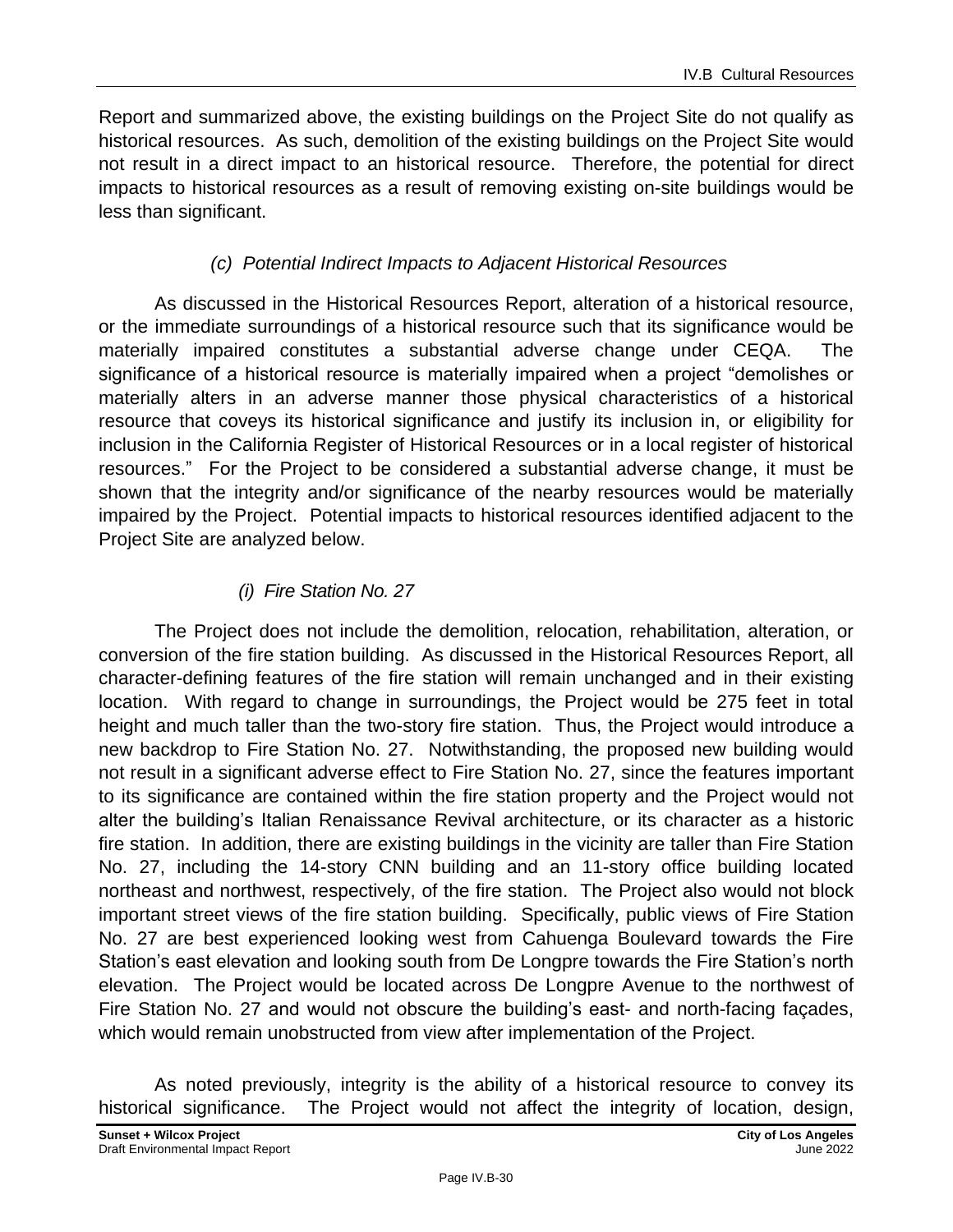materials, or workmanship of Fire Station No. 27. The resource would remain intact in its current location and would not be materially altered by new construction associated with the Project. Therefore, integrity of feeling would also remain unaffected because all the existing physical elements that characterize the fire station would remain unaffected as all the existing physical elements that characterize the fire station would remain and continue to convey their historic significance. All-important physical characteristics of the fire station would remain and would continue to reflect its association as a 1930s Italian Renaissance Revival style fire house, and therefore integrity of association would also remain unaffected by the Project. Setting features important to Fire Station No. 27 that could be affected by the Project include its location at the corner of Cahuenga Boulevard and De Longpre Avenue, and its orientation toward Cahuenga Boulevard. The one- and two-story commercial buildings and associated surface parking areas to the northwest across De Longpre Avenue that currently occupy the Project Site do not represent setting features that are character-defining or important to the historic significance of Fire Station No. 27. Therefore, adding additional height and mass adjacent to Fire Station No. 27 would not adversely alter the setting of the fire station such that its listing on the National Register would be threatened.

In summary, the overall integrity of Fire Station No. 27 would be retained as all relevant aspects of integrity would be unaffected by the Project. While the Project would alter the immediate surroundings, this alteration would not materially impair the fire station such that it can no longer convey its historic significance. Public views of Fire Station No. 27 looking west from Cahuenga Boulevard and looking south from De Longpre Avenue would also remain unobstructed. After construction of the Project, Fire Station No. 27 would remain intact and continue to convey its historic significance. For these reasons, the significance and integrity of Fire Station No. 27 would not be materially impaired by alterations to its surroundings caused by the Project. Therefore, the Project would not result in significant impacts to Fire Station No. 27.

### *(ii) 6464 W. Sunset Boulevard*

The building at 6464 W. Sunset Boulevard is located west of the Project Site, across Wilcox Avenue. The Project does not include the demolition, relocation, rehabilitation, alteration, or conversion of the 6464 W. Sunset Boulevard building. The building at 6464 W. Sunset Boulevard would remain unchanged and in its original location. The Project also would not block views of the 6464 W. Sunset Boulevard building as the Project would be located east of the 6464 W. Sunset Boulevard building and would not obscure the building's important north-facing façade.

The Project would not affect the integrity of location, design, materials, or workmanship of the 6464 W. Sunset Boulevard building. As previously discussed, the 6464 W. Sunset Boulevard building would remain intact and in its current location and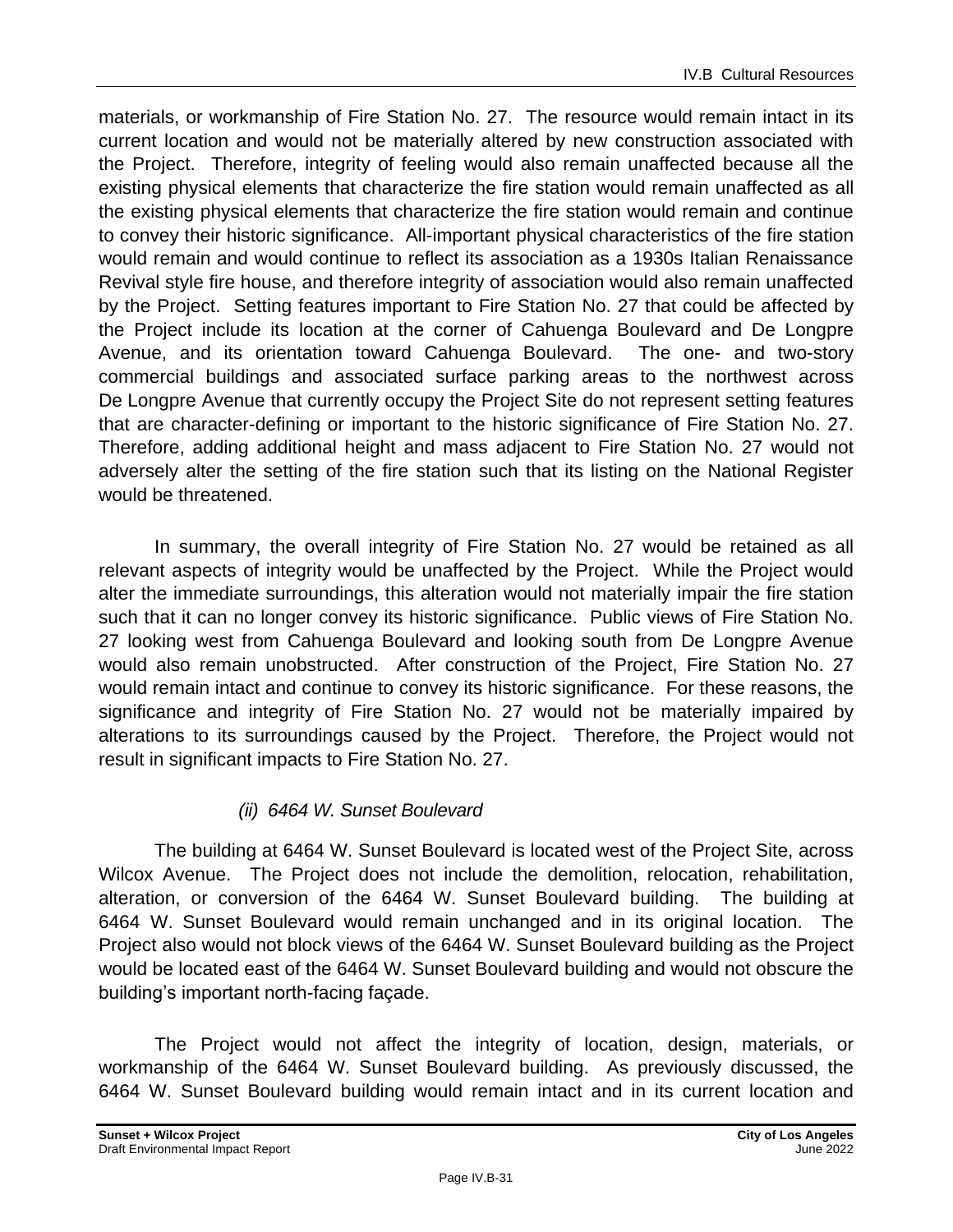would not be materially altered by the Project to the east. Integrity of feeling would also remain unaffected because all the existing physical elements that characterize 6464 W. Sunset Boulevard would continue to convey the property's historic significance. In addition, the 6464 W. Sunset Boulevard building would retain integrity of location, design, materials, workmanship and feeling; therefore, it would continue to reflect its history as an example of Corporate International commercial architecture in Hollywood. Thus, the integrity of association would also remain unaffected by the Project. Moreover, the one- and two-story commercial buildings and associated surface parking areas that currently occupy the Project Site do not represent features that are character-defining or important to the historic significance of 6464 W. Sunset Boulevard. Therefore, the integrity of setting would also be retained for 6464 W. Sunset Boulevard.

Overall, while the Project would add new height and mass adjacent to the 6464 W. Sunset Boulevard building, all aspects of integrity would be unaffected by the Project. 6464 W. Sunset Boulevard would remain intact and would continue to convey its historic significance. Thus, the significance and integrity of 6464 W. Sunset Boulevard would not be materially impaired by the Project and the building would retain its eligibility for listing in the National Register, California Register, and for designation as a HCM. The Project would not result in significant impacts to 6464 W. Sunset Boulevard.

### *(iii) 1501 N. Cahuenga Boulevard*

1501 N. Cahuenga Boulevard is located northeast of the Project Site, across Sunset Boulevard. As discussed in the Historical Resources Report, the Project Site is located approximately 200 feet from 1501 N. Cahuenga Boulevard and is separated by multiple parcels and Sunset Boulevard. The Project would not include the demolition, relocation, rehabilitation, alteration, or conversion of the 1501 N. Cahuenga Boulevard building. 1501 N. Cahuenga Boulevard would remain unchanged and in its original location after implementation of the Project. Additionally, street views of 1501 N. Cahuenga Boulevard from Sunset Boulevard or Cahuenga Boulevard would not be blocked by the Project as it would be located southwest of it. New construction southwest of this site would also not obscure the building's important south- and east-facing façades, which would remain unobstructed from view after implementation of the Project.

The Project would not affect the integrity of location, design, materials, or workmanship of the 1501 N. Cahuenga Boulevard building. Specifically, the 1501 N. Cahuenga Boulevard building would remain intact in its current location and would not be materially altered by new construction. Therefore, integrity of feeling would remain unaffected because all the existing physical elements that characterize the 1501 N. Cahuenga Boulevard building would continue to convey the property's historic significance. Because 1501 N. Cahuenga Boulevard would retain integrity of location, design, materials, workmanship, and feeling, it would continue to reflect its history as a rare remnant example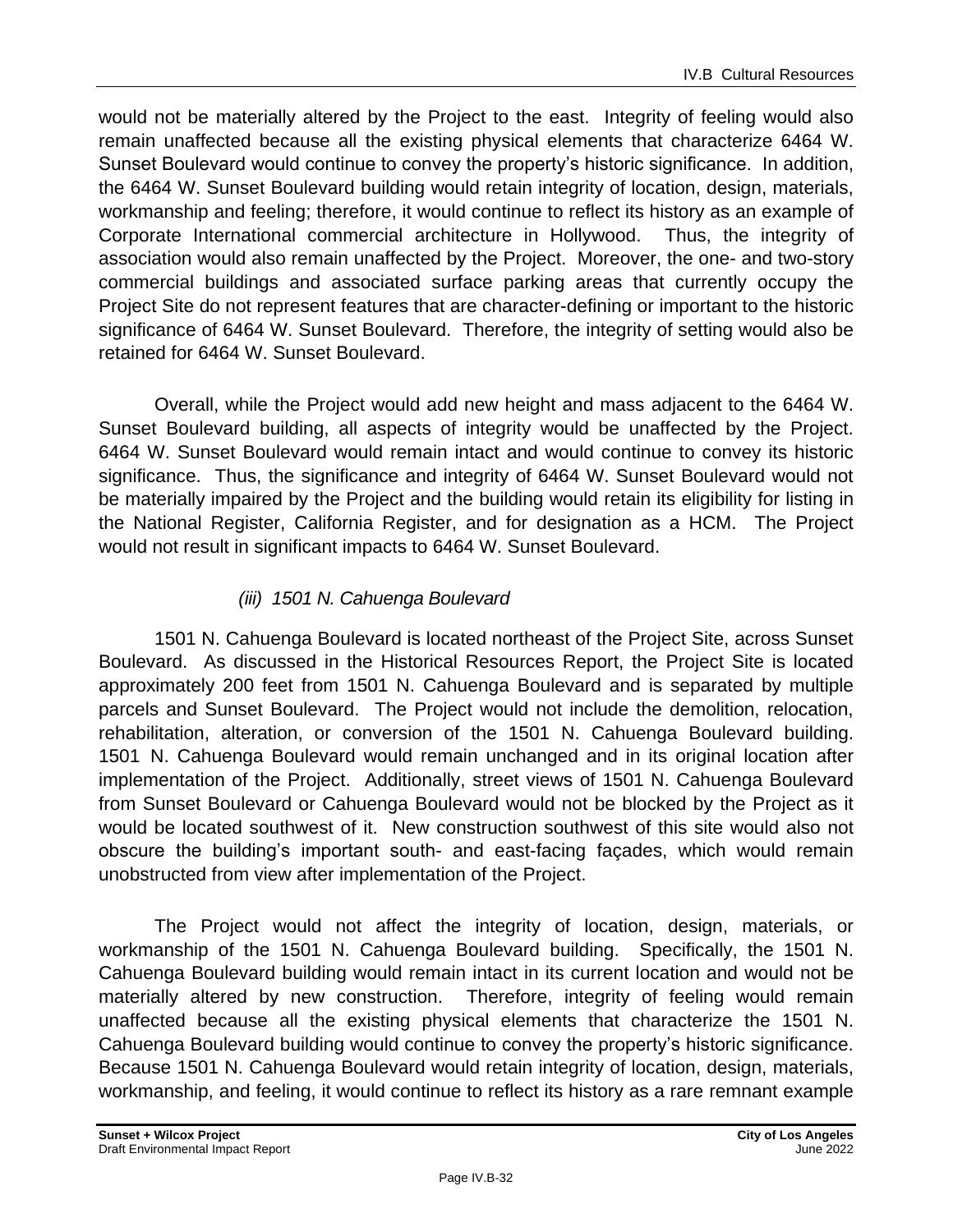of early commercial development located along a former streetcar line in Hollywood. Therefore, integrity of association would also remain unaffected by the Project. Moreover, the one- and two-story commercial buildings and associated surface parking areas to the southwest across W. Sunset Boulevard that currently occupy the Project Site do not represent setting features that are character-defining or important to the historic significance of 1501 N. Cahuenga Boulevard. Therefore, 1501 N. Cahuenga Boulevard would also retain integrity of setting.

Although the Project would add new height and mass in the near vicinity of 1501 N. Cahuenga Boulevard, all of the aspects of integrity 1501 N. Cahuenga Boulevard would be unaffected by the Project and the historic integrity of 1501 N. Cahuenga Boulevard would be retained. After construction of the Project, 1501 N. Cahuenga Boulevard would remain intact and continue to convey its historic significance. For these reasons, the significance and integrity of 1501 N. Cahuenga Boulevard would not be materially impaired by the Project and the building would retain its eligibility for listing in the California Register and for designation as a HCM. The Project would not result in significant impacts to 1501 N. Cahuenga Boulevard.

### *(iv) De Longpre Residential Historic District*

The De Longpre Park Residential Historic District is historically significant as an example of an early 20th century residential neighborhood that was developed in proximity to streetcar lines. The De Longpre Park Residential Historic District contains 137 properties, of which 88 (64 percent) contribute to its significance.

The Project Site is located approximately 200 feet outside the district, with multiple parcels and Wilcox Street separating the district from the Project Site. New construction proposed as part of the Project would remain outside of the district boundaries. The Project does not include the demolition, relocation, rehabilitation, alteration, relocation or conversion of any contributing or non-contributing building to the De Longpre Park Residential Historic District. All of the existing buildings and sites that comprise the district would remain unchanged and in their original location after implementation of the Project.

Despite introducing a taller building to the skyline looking north or east from within the De Longpre Park Residential Historic District, the proposed new building would not result in a significant adverse effect to the De Longpre Park Residential Historic District. Features important to the significance of the De Longpre Park Residential Historic District are largely contained within the district boundaries and are best experienced from within the district itself. The new construction associated with the Project would not interrupt the configuration of buildings and sites, their spatial relationships to each other, and their relationship to the street that characterize the district as it is experienced from the public right-of-way.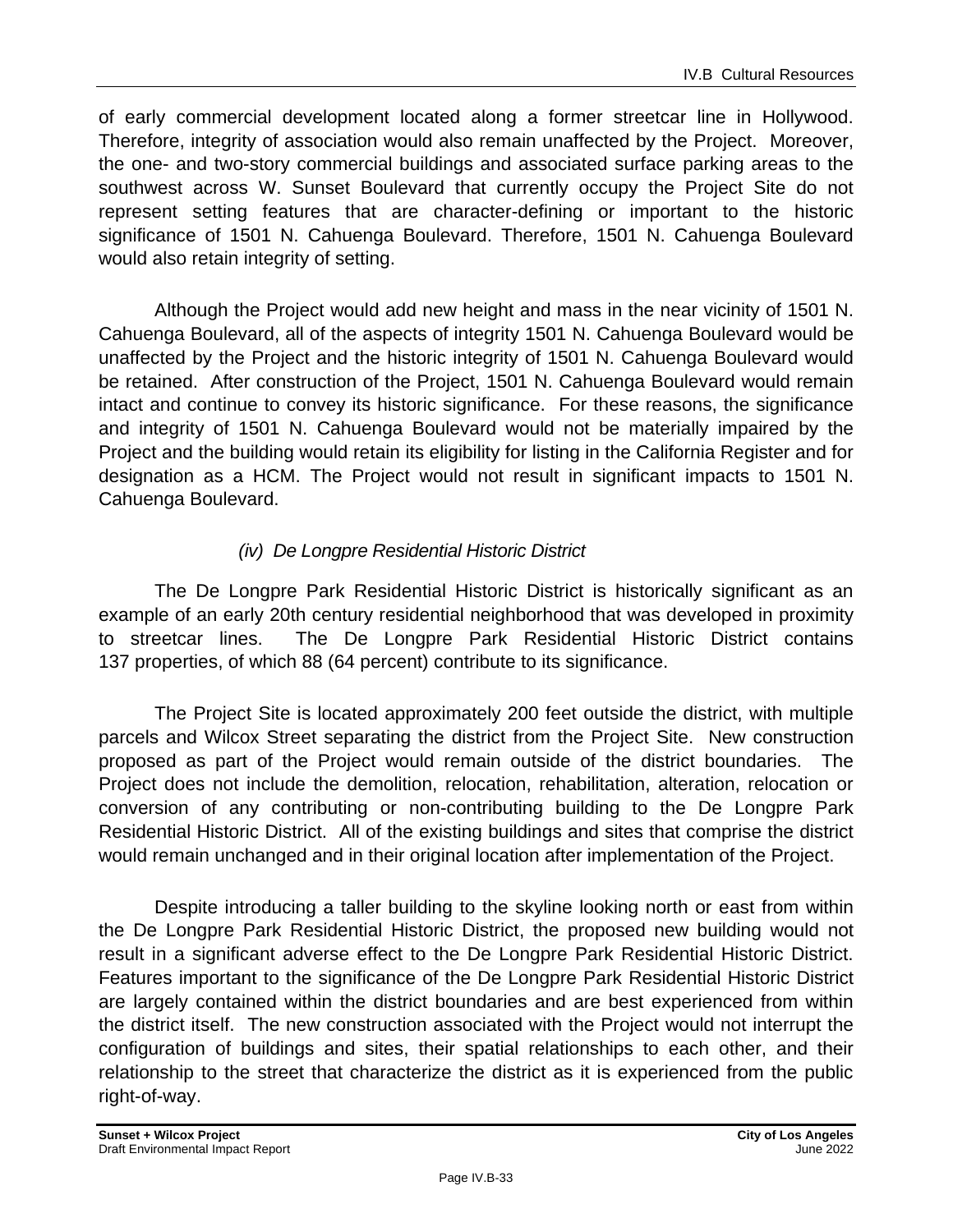The Project would not affect the integrity of location, design, materials, or workmanship for the De Longpre Park Residential Historic District or any of its component elements. These resources would remain intact in their current locations and would not be materially altered by new construction associated with the Project. Therefore, integrity of feeling would also remain unaffected because all the existing physical elements that characterize the district and contributing buildings would remain and continue to convey their historic significance. Since all the important physical characteristics of the district would remain, they would continue to reflect their important associations with early 20th century residential development in proximity to streetcar lines. Therefore, integrity of association would also remain unaffected by the Project. Setting features important to the De Longpre Park Residential Historic District that could be affected by the Project are largely contained within the district boundaries and are experienced by the public from public rights-of-ways within the district, as previously discussed. These include the configuration of streets and sidewalks fronting district contributors. As discussed in the Historical Resources Report, adding a new building north and east of the district would not adversely alter its setting such that its eligibility for listing in the California Register or as an HPOZ would be threatened.

Overall, the integrity of the De Longpre Park Residential Historic District and all of its contributing elements (e.g., buildings and/or contributing elements of the district) would be retained. As discussed in the Historical Resources Report, while the Project would alter the general surroundings of the district, this alteration would not materially impair the district such that it can no longer convey its historic significance. After construction of the Project, the De Longpre Park Residential Historic District would remain intact and continue to convey its historic significance. Therefore, the Project would not result in significant impacts to the De Longpre Park Residential Historic District.

### *(d) Conclusion*

**Based on the above, the Project would not cause a substantial adverse change in the significance of a historical resource pursuant to Section 15064.5. Therefore, impacts to historical resources would be less than significant.**

### (2) Mitigation Measures

Project-level impacts with regard to historical resources would be less than significant. Therefore, no mitigation measures are required.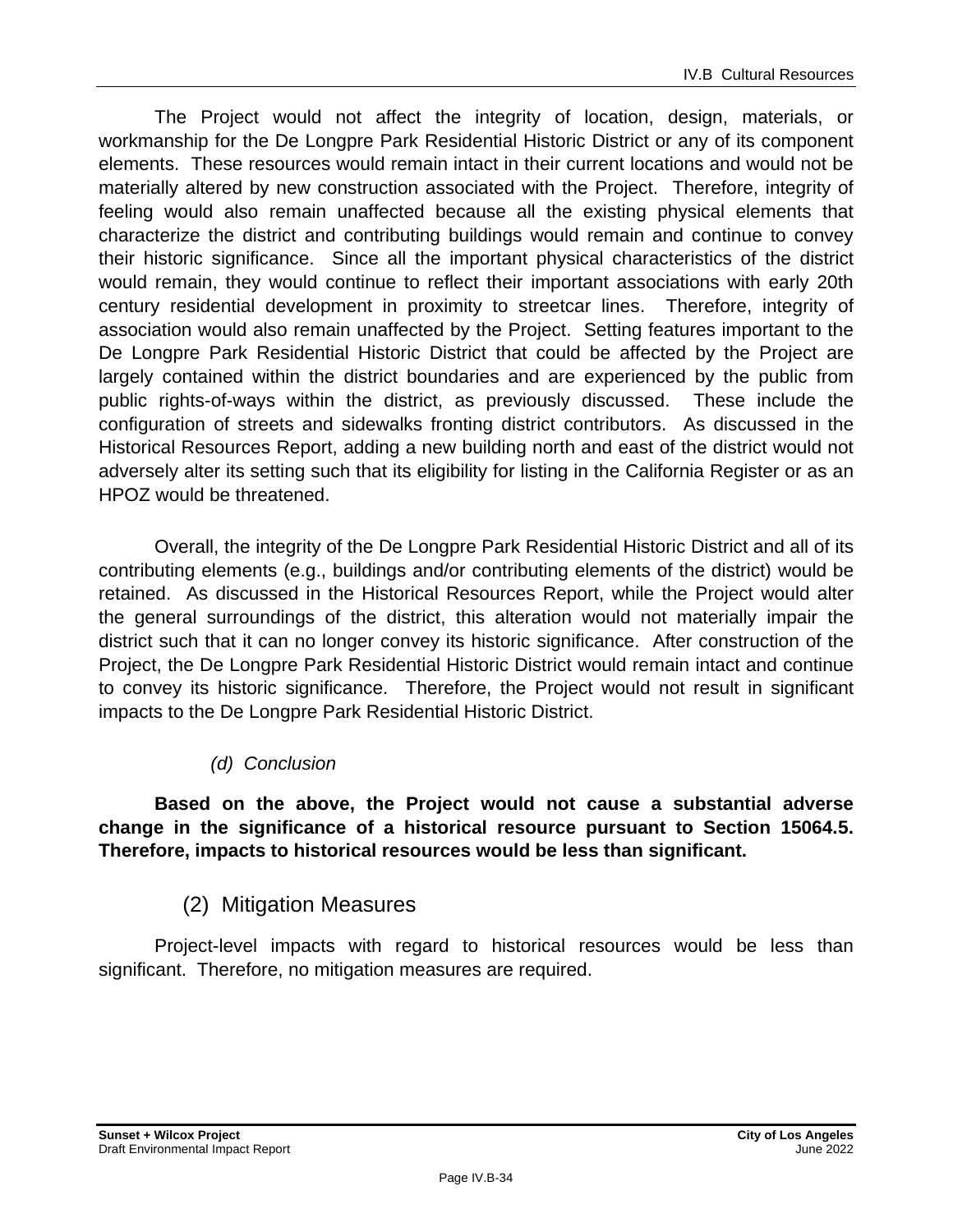### (3) Level of Significance After Mitigation

Project-level impacts related to historical resources were determined to be less than significant without mitigation. Therefore, no mitigation measures were required or included, and the impact level would remain less than significant.

### *Threshold (b): Would the Project cause a substantial adverse change in the significance of an archaeological resource pursuant to §15064.5?*

As discussed in Section VI, Other CEQA Considerations, of this Draft EIR, and evaluated in the Initial Study prepared for the Project, included in Appendix A of this Draft EIR, based on the records search conducted by the SCCIC, no archaeological resources have been found at the Project Site. Specifically, SCCIC records indicate that two previously recorded cultural resources have been documented within 0.5 mile of the Project Site. None of these resources overlap, intersect, or are adjacent to the Project Site. Nevertheless, it is always possible that unknown and unanticipated intact archaeological deposits and/or features could be present at subsurface levels. To this end, the City has established a standard condition of approval to address inadvertent discovery of archaeological resources. Should archaeological resources be inadvertently encountered, the City's condition of approval provides for temporarily halting construction activities near the encounter and retaining a qualified archaeologist to assess the find. In accordance with the condition of approval, all activities would be conducted in accordance with regulatory requirements as set forth in CEQA Section 21083.2. **Overall, as concluded in the Initial Study, with adherence to the City's condition of approval consistent with CEQA Section 21083.2, the Project would not cause a substantial adverse change in the significance of an archaeological resource. As such, as determined in the Initial Study, impacts to archaeological resources would be less than significant, and no mitigation measures are required.**

### *Threshold (c): Would the Project disturb any human remains, including those interred outside of formal cemeteries?*

As discussed in Section VI, Other CEQA Considerations, of this Draft EIR, and evaluated in the Initial Study prepared for the Project, included in Appendix A of this Draft EIR, the Project Site is located within an urbanized area and has been subject to previous grading and development. No known traditional burial sites have been identified on the Project Site. In addition, if human remain were discovered during construction of the Project, in accordance with Section 7050.5 of the California Health and Safety Code, work in the immediate vicinity of the find would be halted, the County Coroner, construction manager, and other entities shall be immediately notified of the discovery. No further excavation or disturbance of the site or any nearby area reasonably suspected to overlie adjacent remains shall occur until the County Coroner has determined, within 2 working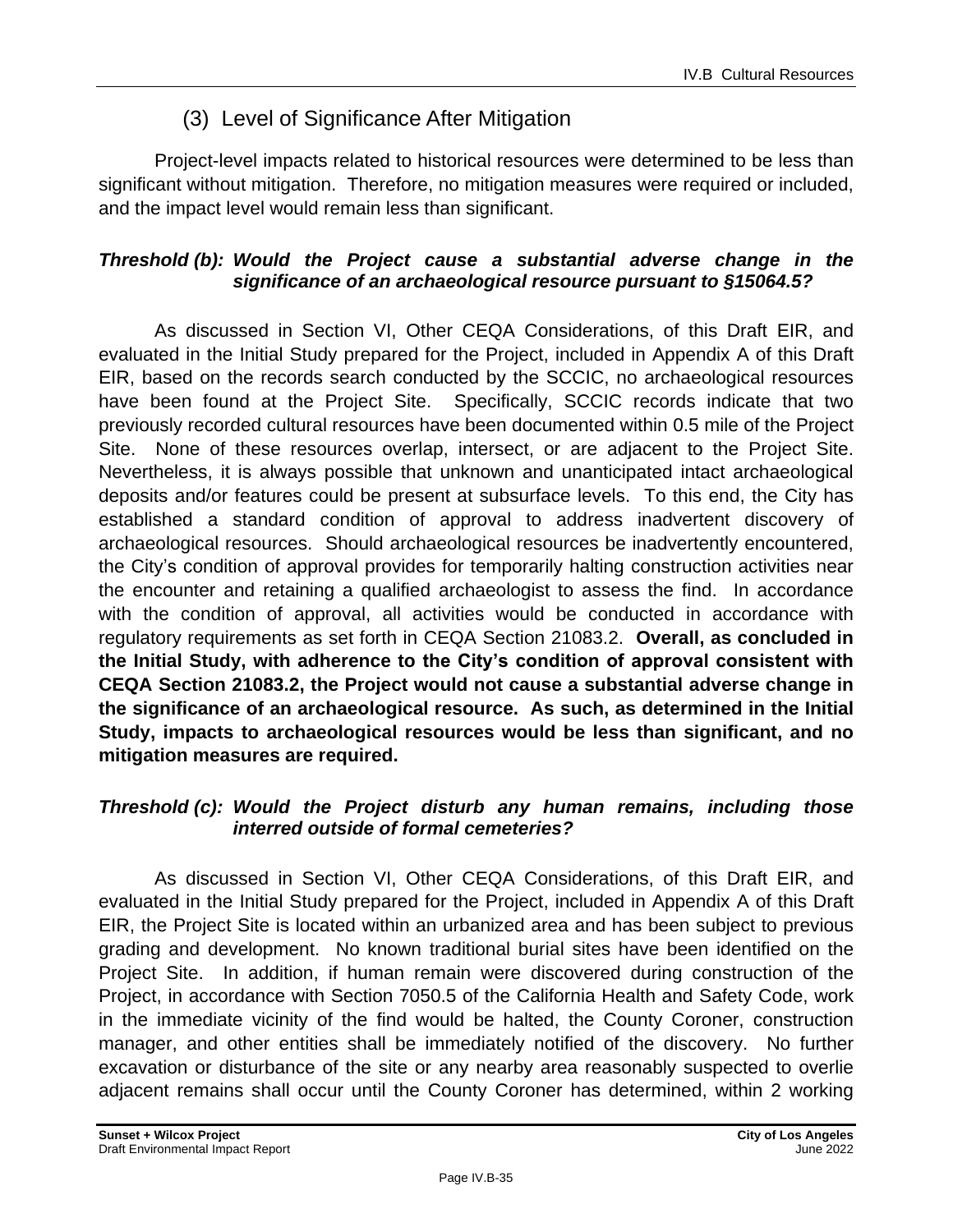days of notification of the discovery, the appropriate treatment and disposition of the human remains. Disposition of the human remains and any associated grave goods would occur in accordance with Public Resources Code Section 5097.98 and CEQA Guidelines Section 15064.5(e), which requires that work stop near the find until a coroner can determine that no investigation into the cause of death is required and if the remains are Native American. Specifically, in accordance with CEQA Guidelines Section 15064.5(e), if the coroner determined the remains to be Native American, the coroner shall contact the Native American Heritage Commission who shall identify the person or persons it believes to be the most likely descendant from the deceased Native American. The most likely descendant shall complete their inspection within 48 hours of being granted access to the site. The most likely descendent may make recommendations regarding the treatment of the remains and any associated grave goods in accordance with PRC Section 5097.98. **Overall, as concluded in the Initial Study, due to the low potential that any human remains are located on the Project Site, and because compliance with the regulatory standards described above would ensure appropriate treatment of any potential human remains unexpectedly encountered during grading and excavation activities, the Project's impact related to human remains would be less than significant, and no mitigation measures are required.**

# **e. Cumulative Impacts**

### (1) Impact Analysis

As provided in Section III, Environmental Setting, of this Draft EIR, there are 55 related projects in the Project Site vicinity. While the majority of the related projects are located a substantial distance from the Project Site, as shown in Figure III-1 in Section III, Environmental Setting, of this Draft EIR, several related projects are located in proximity to the Project Site. Collectively, the related projects involve a variety of residential uses (i.e., apartments and condominiums), retail, restaurant, commercial, and office uses, consistent with existing uses in the Project Site area.

Although impacts to historic resources tend to be site-specific, cumulative impacts would occur if the Project, related projects, and other future development within the Community Plan area affected local resources with the same level or type of designation or evaluation, affected other structures located within the same historic district, or involved resources that are significant within the same context as the Project. CEQA Section 15355 defines a cumulative impact as "two or more individual effects which, when considered together, are considerable or compound or increase other environmental impacts." The Project has not been shown to have either a direct or indirect impact on historical resources adjacent to the Project Site. In addition, none of the related projects would impact the historical resources identified adjacent to the Project Site. **Therefore, Project impacts to**